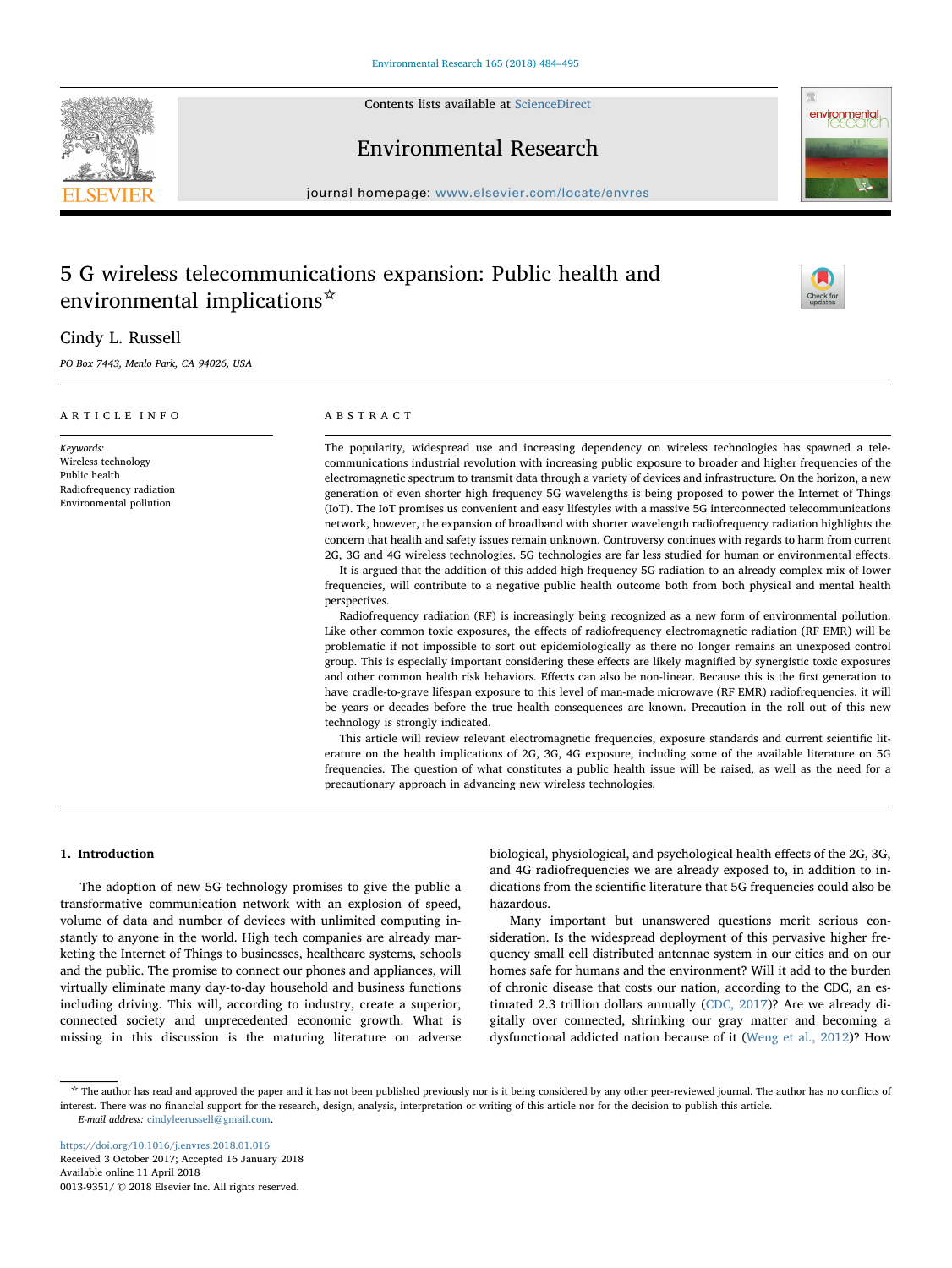will this affect our privacy, cyber security and the security of our medical records? Will physicians be able to recognize the emerging adverse health effects of new millimeter technology let alone that of current wireless devices? These important questions have not been addressed, yet industry and government policy have already moved forward with advertising, manufacturing and legislating the adoption of these new technologies.

# 2. Methods

A review of the literature was performed which included health effects of wireless technologies, controversies related to radiofrequency health effects, telecommunications 5G innovations and specifications for wireless technology as well as related policies affecting public health.

# 3. Results

### 3.1. Controversy persists as evidence of harm increases

The controversy over health effects of radiofrequency electromagnetic radiation (RF EMR) from commonly used wireless devices such as cell phones, cordless phones, WiFi routers and cell tower infrastructure remains problematic. RF research in the U.S. is poorly funded and even when a study is robust it never seems to answer the question of long term safety or provide appropriate precautionary limits. [\(Wyde, 2016\)](#page-11-0). In 2011 the International Agency on Research on Cancer (IARC) listed non-ionizing radiofrequency radiation from cell phones and other wireless devices in Group 2B: Possibly carcinogenic to humans, based on a thorough analysis of current scientific evidence ([IARC, 2011;](#page-9-0) [IARC, 2017](#page-9-1)). Some researchers feel this listing should be changed to a Group 2A: Probably carcinogenic to humans or to Group 1: Carcinogenic to humans classification [\(Morgan et al., 2015; Sage and](#page-10-1) [Carpenter, 2012\)](#page-10-1). This is based on the recent National Toxicology Program Carcinogenicity Studies of Cell Phone Radiofrequency Radiation that report a significant increase in heart and brain tumors with RF-EMR exposure ([Wyde, 2016](#page-11-0)). This is in addition to the abundance of basic scientific studies that show a clear health risk associated with exposure to radiofrequencies, especially with long term exposure ([Hardell et al., 2013a, 2013b; Adams et al.al., 2014](#page-9-2); [Bortkiewicz et al.,](#page-7-0) [2017; Carlberg and Hardell, 2017; Hassanshahi et al., 2017; Liu et al.,](#page-7-0) [2014; Levitt and Lai, 2010](#page-7-0)). Many of these studies demonstrate effects well below the heat threshold of current safety standards ([Wyde, 2016;](#page-11-0) [IARC, 2011](#page-11-0); [Sage and Carpenter, 2012;](#page-10-1) [EPA, 1992;](#page-8-1) [Esmekaya et al.,](#page-8-2) [2011; Grigoriev et al., 2010;](#page-8-2) [Belyaev, 2005;](#page-7-1) [Yu and Yao, 2010](#page-11-1)). Radiofrequencies are absorbed by and pass through living systems that contain water. Pregnant women and children are more vulnerable to developmental harm from microwave radiation due to immature organ systems ([Birks et al., 2017; Othman et al., 2017a, 2017b\)](#page-7-2). Research also shows children absorb more microwave radiation per body weight than an adult, however, standards were developed for adult bodies [\(Morgan](#page-9-3) [et al., 2014](#page-9-3)).

# 3.1.1. Industry bias and scientific results

Industry continues to state that the weight of evidence regarding harm from RF-EMR is inconclusive. Studies that review the sources of funding and scientific bias regarding cell phones and brain cancer indicate otherwise. [Huss et al. \(2007\)](#page-9-4) performed a systematic review regarding the association of cell phone use and brain tumors in relation to funding. He found that industry studies showed a positive association 33% of the time, whereas non-industry studies showed an 82% association. In addition, they discovered that none of the 31 peer reviewed journals listed conflicts of interest for the authors.

[Myung et al. \(2009\)](#page-10-2) performed a meta-analysis and found that there was a small but significant elevation in brain tumors with long term cell phone use when high quality studies were examined. He noted Hardell's

research to be more robust, as "all of the studies by Hardell et al. used blinding to the status of patient cases or controls at the interview and were categorized as having a high methodologic quality when assessed based on the NOS, whereas most of the INTERPHONE-related studies and studies by other groups did not use blinding and were thus categorized as having low methodologic quality". [Prasad et al. \(2017\)](#page-10-3) investigated the results of 22 case-controlled studies which showed an increased risk of brain tumor with long-term exposure to mobile phone radiation while industry-funded research tended to underestimate the risk.

An analysis of the Interphone study by [Morgan \(2009\)](#page-9-5) noted eleven design flaws, including1) selection bias, 2) insufficient latency time, 3) definition of 'regular' cellphone user, 4) exclusion of young adults and children, 5) no cosideration for cell phone exposure in rural areas where they would be radiating at higher power levels, 6) exposure to other transmitting sources are excluded, 7) exclusion of brain tumor types, 8) recall accuracy of cellphone use, and 9) funding bias.

In the first court case to award damages to a plaintiff for a brain tumor caused by cell phones, an Italian court excluded cancer-based studies related to cellphones that had been financed by telecommunications companies., according to a news articles [\(Williams,](#page-10-4) [2017\)](#page-10-4).

# 3.2. Current Federal Communications Commission (FCC) radiofrequency guidelines

Physicists and engineers point out that non-ionizing radiofrequency radiation, which we use in modern telecommunications today, has too low an energy unit per photon to move electrons in an atom, causing ionization, as seen with radiation from X-rays and radioactive materials ([WHO, 1981](#page-10-5)). They argue that heat is the only measure of harm which is meaningful with regards to health and safety of RF EMR. Scientists, however, have elucidated other mechanisms whereby cellular functioning can be disrupted by non-thermal exposures to radiofrequency radiation.

Current FCC Guidelines for non-ionizing radiation exposure were developed over two decades ago and are based on heating of tissues over short exposure periods (6 min for occupational/controlled and 30 min for public/uncontrolled exposure) [\(FCC, 1997,](#page-8-3) [2015;](#page-8-4) [FCC,](#page-8-5) [2013\)](#page-8-5). There are no long term exposure guidelines, nor are there guidelines for low level, non-thermal or biological effects considered in the International Commission on Non-Ionizing Radiation Protection (ICNIRP) standards which are the basis for standards used worldwide ([ICNIRP, 2009](#page-9-6); [Hardell, 2017](#page-9-7)).

With the passage of the federal Telecommunication Act of 1996 responsibility for safety of non-ionizing radiation was passed from the EPA to the FCC [\(1996\).](#page-8-6) At the time, the EPA was preparing recommendations for long term exposure which were not included in the FCC guidelines [\(EPA, 1981; EPA, 1992\)](#page-8-7). In a 1993 scientific conference sponsored by the US EPA Office of Air and Radiation and the Office of Research and Development, the EPA discussed its concerns about public RF exposure and the need for additional research. The report noted health issues that remained unsolved including "potential effects of long term, low level exposure; and biophysical mechanisms." ([EPA,](#page-8-8) [1993\)](#page-8-8).

A World Health Organization summary of Environmental Health Criteria from a Warsaw conference in 1973 stated "More data on the relationship between biological and health effects and the frequency and mode of generation of the radiation, particularly in complex modulations, are needed." They further state, "Prevention of potential hazards is a more efficient and economical way of achieving control than belated efforts to reduce existing levels." [\(WHO, 1981](#page-10-5)).

Sage and Carpenter, among others, note that for adequate public health protection a biological safety standard is needed that considers current research indicating cellular harm, long term effects of constant exposure and effects on vulnerable populations ([Sage and Carpenter,](#page-10-1)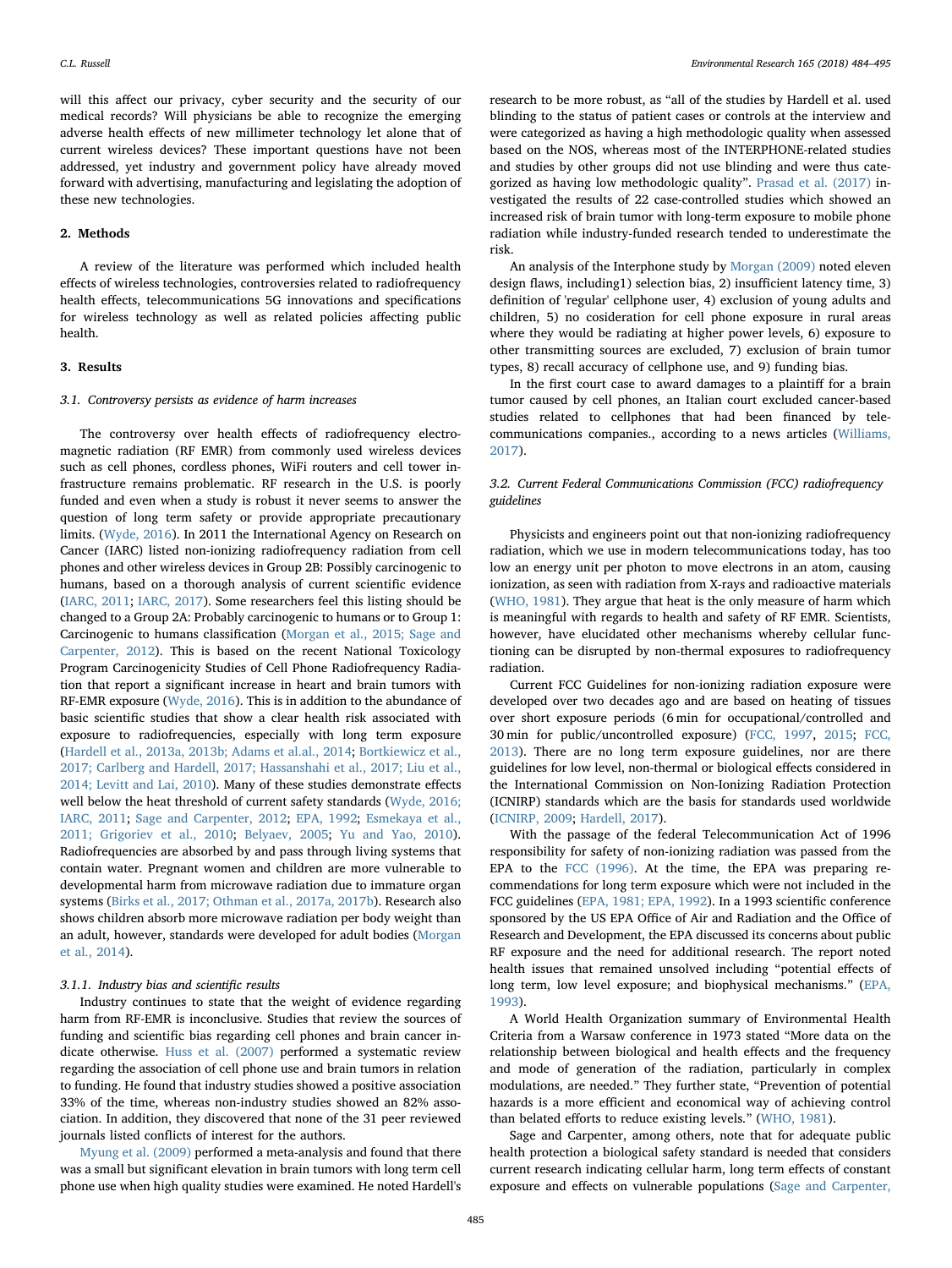C.L. Russell *Environmental Research 165 (2018) 484–495*

[2012;](#page-10-1) [Blank et al., 2015](#page-7-3)). FCC recommendations have not been updated to include current literature on cellular affects at levels below FCC guidelines or effects of long term exposure ([EPA Letter, 2002](#page-8-9)). It is notable that Section 704 of the 1996 Telecommunications Act specifies the following: "Section 704(a) of the 1996 Act expressly preempts state and local government regulation of the placement, construction, and modification of personal wireless service facilities on the basis of the environmental effects of radio frequency emissions to the extent that such facilities comply with the FCC's regulations concerning such emissions [\(FCC, 1996\)](#page-8-6). This policy directly contradicts current evidence of harm.

# 3.2.1. FCC guidelines and specific absorption rate

In 1985, the FCC adopted thermal guidelines to be used for evaluating human exposure to radiofrequency (RF) emissions, incorporating electric and magnetic field strength and power density limits for Maximum Permissible Exposure (MPE) for transmitters operating at frequencies between 300 kHz and 100 GHz. These were updated in 1996. Limits are defined by either Specific Absorption Rate (SAR) or power density (PD). SAR is a measure of heat absorption in the body expressed in watts per kilogram and is typically used for near field exposure to cell phones and wireless devices. For the general population the SAR limit in the U.S. is 0.08 W/kg as averaged over the wholebody and for localized heating (typically for cell phones) the SAR limit should not exceed 1.6 W/kg as averaged over any 1 g of tissue. These SAR standards apply at operating frequencies between 100 kHz and 6 GHz ([ICNIRP, 2009\)](#page-9-6). This guideline gives a heating safety factor of 50 ([ICNIRP, 2009;](#page-9-6) [Hardell, 2017](#page-9-7)).

The closer the device is to the body, the higher the absorption of radiation and heat generated, thus in manufacturers device information inserts, the SAR is usually listed with safety recommendations for limiting close proximity to the body. The recommendation for devices such as tablets and portable laptop computers in FCC documents Page 5 states "For purposes of RF exposure evaluation, a mobile device is defined as a transmitting device designed to be used in other than fixed locations and to be generally used in such a way that a separation distance of at least 20 cm is normally maintained between the transmitter's radiating structures and the body of the user or nearby persons." [\(FCC, 1997](#page-8-3)).

For cell phones, the distance from the head to comply with SAR standards varies between different phones and manufacturers. Usually a minimum separation of millimeters from the head is noted in the manufactures literature. For example, the Samsung model SM-G920A insert states "Body-worn SAR testing has been carried out at a separation distance of 1.5 cm. To meet RF exposure guidelines during bodyworn operation, the device should be positioned at least this distance away from the body." ([Samsung SAR](#page-10-6)) Although implantable medical devices are now shielded from external RF EMR to prevent interference, manufactures may still include safety information. Samsung notes, "A minimum separation of six (6) inches should be maintained between a handheld wireless mobile device and an implantable medical device, such as a pacemaker or implantable cardioverter defibrillator, to avoid potential interference with the device." [\(Samsung Guide](#page-10-7)).

#### 3.2.2. Higher frequency radiation FCC measurement standards: 6–100 Ghz

For higher frequencies energy is measured as power per unit area or power density (PD). Power density is typically expressed in terms of watts per square meter  $(W/m^2)$  or milliwatts per square centimeter meter (mW/cm<sup>2</sup>). The conversion is  $10 \text{ W/m} = 1 \text{ mW/cm}^2$ . It is also expressed as microwatts per square centimeter ( $\mu$ W/cm<sup>2</sup>) for lower power measurements  $(1 \text{ mW/cm}^2 = 1000 \text{ \mu W/m}^2)$  ([SLAC, 2015](#page-10-8)). Power density limits vary with frequency but at cell phone frequencies of 1500 MHz the FCC limit is  $1 \text{ mW/cm}^2$  (or  $1000 \text{ \mu W/m}^2$ ) in the U.S. ([Madjar, 2016](#page-9-8)). The FCC notes in the OET Bulletin 65, that "devices that operate above 6 GHz (e.g., millimeter-wave devices) localized SAR is not an appropriate means for evaluating exposure. At these higher

frequencies, exposure from portable devices should be evaluated in terms of power density MPE limits instead of SAR." [\(FCC, 1997\)](#page-8-3).

# 3.2.3. EMR frequencies

Wireless communication uses electromagnetic frequencies to carry data through the air. Typically, this includes both a carrier wave and an operating wave. Frequency is measured in cycles per second. 1 Hz (Hz) is one cycle per second. A Kilohertz (KHz) is 1000 cycles per second, a Megahertz (MHz) is a million cycles per second and a Gigahertz (GHz) pulses at a billion cycles per second. The typical 2.4 GHz Wi-Fi pulses at 2.4 billion cycles per second. Broadband was introduced in the 2000's as a high capacity transmission technology that allows a wide band of radio frequencies to operate simultaneously. This multiple frequency technology can be delivered with copper wires, fiberoptic, cables or through wireless transmission [\(Chiou, 2005;](#page-8-10) [Goleniewski, 2001](#page-9-9)). In order to carry data at faster speeds, each new generation of telecommunications uses higher frequency radio waves. The higher frequencies used for new technology are added to the existing frequencies of older technology [\(Chávez-Santiago et al., 2015;](#page-8-11) [5G Vision EU\)](#page-7-4). This creates an increasing mix of electromagnetic frequency exposures.

#### 3.2.4. The electromagnetic spectrum and wireless devices

Radio frequency (RF) comprises a continuum of the electromagnetic spectrum wavelengths below visible and infrared light from about 3 kHz to 300 GHz. The wavelengths in the radio frequency range in size from hundreds of meters to fractions of a a centimeter.

Radio communications operate with long waves that are a meter to many kilometers wide. These are in the 3 Hz to 300 MHz band. AM Radio operates from 540 to 1600 kHz. FM Radio operates from 76 to 108 MHz. Long radio communication wavelengths are also known as groundwaves and can follow the earths contours beyond the horizon an thus transmit far distances.

Microwave radio frequencies are 300 MHz to 300 GHz. Higher frequency and shorter wavelength radio frequencies (microwaves) are now widely used in modern digital communications. First generation (1G) to Fourth generation (4G) radio frequency wavelengths are centimeters to a meter in width and were first used in military communications decades ago. These shorter wavelengths transmit information in a straight line of sight path but for shorter distances. Cell towers thus can transmit dozens of miles away versus typical radio communication towers that can transmit for 100's of miles, depending on the power output, height of the tower, weather and topography. New proposed 5G small cells, with millimeter waves, will transmit only 300 m.

As telecommunication has advanced, the frequencies used have shorter wavelengths and faster data transfer. More data channels can be compressed into the shorter frequency bands enabling more data to be transferred simultaneously. This means more data at faster speeds. Older cell phones and cordless DECT phones use 900 and 1800 MHz wavelengths. Today almost all newer wireless devices use a small range of frequencies clustered near 2.4 GHz, i.e. Cell phones, cordless phones, Wi-Fi routers, and Bluetooth. This is the same frequency as microwave ovens but with much less power. To eliminate interference from multiple devices, 5.0 GHz frequencies have been introduced into newer wireless devices. Smart meters operate with both a 900 and 2.4 GHz signals.

Proposed fifth generation (5G) technologies will use frequencies between 30 and 100 GHz which are shorter millimeter wavelengths (1–10 mm) ([Nordrum, 2017\)](#page-10-9). This technology is said to carry wireless data 10 times faster than 4G with 1000 times the data.

#### 3.2.5. Generational cell phone frequencies

1G - Analog- Advanced Mobile Phone Service (AMPS) was commercially introduced in the 1980's and operated with voice only at 800 MHz with a continuous wave signal.

2G - Global System for Mobile Communications (GSM) and Code Division Multiple Access (CDMA), are variants of 2G systems,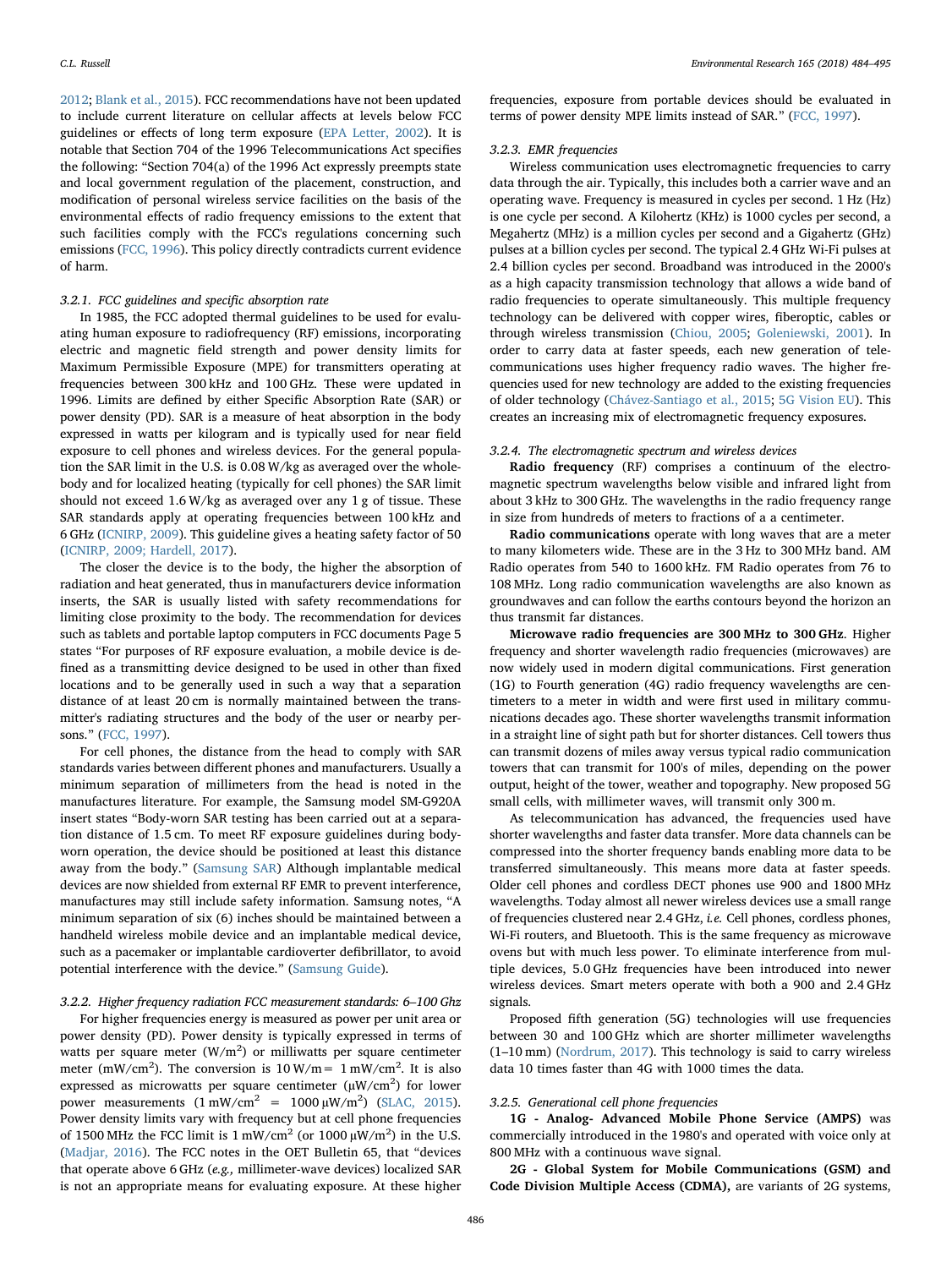introduced in 1990's providing text messaging, multimedia messaging and internet access. These were used in the first digital cell phones. Frequencies are a combination of 850 and 1900 or 900 and 1800 MHz.

3G - Universal Mobile Telecommunications Service (UMTS)- Introduced in 1998 with broadband features providing data transfer, mobile internet and video calling. There are dozens of frequency bands available in the 800–900 MHz range and the 1700–2100 MHz range depending on the carrier.

4G - Long Term Evolution (LTE) –Was released in 2008 with higher frequency broadband supporting faster web access, gaming, video conferencing, and HD Mobile TV. These frequencies are in the 700 MHz, 1700/2100 MHz and the 2500–2690 MHz range.

5G- Device-to-Device Communication, Proposed for expansion of the Internet of Things (IoT). Uses wavelengths from 30 to 100 GHz and possibly up to 300 GHz.

# 3.3. The science of biological harm from non-ionizing radiation

A growing body of scientific literature documents evidence of nonthermal cellular damage from non-ionizing wireless radiation used in telecommunications. This RF EMR has been shown to cause an array of adverse effects on DNA integrity, cellular membranes, gene expression, protein synthesis, neuronal function, the blood brain barrier, melatonin production, sperm damage and immune dysfunction ([Dasdag et al.,](#page-8-12) [2015a; Dasdag et al., 2015a, 2015b; La Vignera et al.al., 2012; Levine](#page-8-12) [et al.al., 2017\)](#page-8-12). Human health effects associated with wireless radiation include infertility, neurodegenerative changes and brain cancer [\(Wyde,](#page-11-0) [2016;](#page-11-0) [IARC, 2011](#page-9-0)) (; [Sage and Carpenter, 2012;](#page-10-1) [Kim et al., 2017;](#page-9-10) [Kesari](#page-9-11) [et al., 2011](#page-9-11); [Kesari et al., 2012a, 2012b](#page-9-12); [Zhang et al., 2016](#page-11-2); [Agarwal](#page-7-5) [et al., 2011](#page-7-5), [2008; Al-Quzwini et al., 2016; Banik, 2003; Consales,](#page-7-6) 2012; D'Andrea and Chalfi[n, 2000; Desai et al., 2009:](#page-7-6) [Prasad et al.,](#page-10-3) [2017\)](#page-10-3). In addition, electrosensitivity to wireless and electrical devices is being increasingly recognized by scientists and physicians [\(Hojo et al.,](#page-9-13) [2016; Singh and Kapoor, 2014; Belpomme et al., 2015\)](#page-9-13). A biologically based standard has been recommended with a scientific benchmark to a "lowest observable effect level" for RF EMR at  $0.003$  uW/cm<sup>2</sup> [\(Sage and](#page-10-1) [Carpenter, 2012](#page-10-1)). There is also growing evidence of harm to trees, wildlife and other biosystems [\(Sivani and Sudarsanam, 2013\)](#page-10-10).

#### 3.3.1. Oxidation mechanism of cellular harm

A well-studied potential mechanism of harm from radiofrequency radiation is one of cellular oxidation. Healthy biological systems require a balance of oxidation and antioxidation to fight infection and prevent disease (44, 45, 46). A review of the literature by [Yakymenko et al.](#page-11-3) [\(2016\)](#page-11-3) confirmed that in 93 of 100 studies, non-ionizing radiofrequency radiation caused a cellular stress response with excessive reactive oxygen species. He concluded, "oxidative stress induced by RFR exposure should be recognized as one of the primary mechanisms of the biological activity of this kind of radiation."

Reactive oxygen species (ROS) are a normal part of cellular processes and cell signaling. Overproduction of ROS that is not balanced with either endogenous antioxidants (superoxide dismutase (SOD), catalase (CAT), glutathione peroxidase (GPx), glutathione (GSH), melatonin), or exogenous antioxidants (Vitamin C, Vitamin E, carotenoids, polyphenols) allows the formation of free radicals that oxidize and damage DNA, proteins, membrane lipids and mitochondria. Mitochondrial DNA is more susceptible to DNA damage than nuclear DNA as it lacks histones, has a reduced ability to repair DNA, and is not protected from mitochondrial reactive oxygen species [\(Görlach et al.,](#page-9-14) [2015\)](#page-9-14). Excess ROS have been associated with exposure to toxic chemicals, pesticides and metals [\(Abdollahi et al., 2004; Sharma et al.,](#page-7-7) [2014:](#page-7-7) [Drechsel and Patel, 2008\)](#page-8-13). Oxidative damage from ROS has been increasing linked to the development and/or exacerbation of a number of chronic diseases and cancer ([Thannickal and Fanburg, 2000; Valko](#page-7-8) [et al., 2006; Bouayed and BohnBohn, 2010; Görlach et al., 2015;](#page-7-8) [Alfadda and Sallam, 2012](#page-7-8)).

#### 3.3.2. Electrosensitivity

An increasing number of people are reporting a variety of symptoms with exposure to wireless devices and infrastructure, including headaches, insomnia, dizziness, nausea, lack of concentration, heart palpitations and depression. These are now recognized as signs of electrosensitivity or electromagnetic hypersensitivity. A personal communication and case history was recently described by Dr. Scott Eberle, a hospice physician who, after an inciting event, became electrosensitive, and discovered his continuing physical symptoms were due to wireless radiation from his computer and cell phone. [\(Eberle,](#page-8-14) [2014; Eberle, 2014, 2017\)](#page-8-14). Reports of electrosensitivity with these nonspecific but sometimes debilitating symptoms have incidences from 1.5% of the population in Sweden to 13.3% of the population in Taiwan ([Hedendahl et al., 2015](#page-9-15)).

The United States Access Board recognizes "that multiple chemical sensitivities and electromagnetic sensitivities may be considered disabilities under the ADA if they so severely impair the neurological, respiratory or other functions of an individual that it substantially limits one or more of the individual's major life activities." ([ADA, 2014](#page-7-9)).

It is notable that these same symptoms were described in military personnel working near radar communications systems. A 1981 NASA report, "Electromagnetic Field Interactions: Observed Effects and Theories", described microwave sickness with a host of symptoms recorded, including headaches, eyestrain, fatigue, dizziness, disturbed sleep at night, sleepiness in daytime, moodiness, irritability, unsociability, hypochondriac reactions, feelings of fear, nervous tension, mental depression, memory impairment, pulling sensation in the scalp and brow, loss of hair, pain in muscles and heart region, breathing difficulties, and increased perspiration of extremities [\(NASA, 1981\)](#page-10-11).

# 3.4. 5G technology would be a mix of microwave frequencies

The vision of the next generation of communications technology, 5G, is to have instantaneous delivery of large volumes of multimedia content over a seamless wireless connection anywhere at any time ([Chávez-Santiago et al., 2015;](#page-8-11) [Greenemeier, 2015\)](#page-9-16). To do this, new high frequency, faster delivery bands and a wider spectral bandwidth would need to be allocated in the 6–100 GHz range. Because the shorter frequencies transmit across short distances (hundreds of meters), a dense network of cellular antennas would need to be deployed throughout cities and neighborhoods, including extensive battery backup systems.

This system proposes to be additive with a blended architecture. Plans are in the works to adopt underused licensed frequencies throughout the spectrum. It will be a network of networks, with multiple layers of frequencies, multiple devices, and multiple user interactions ([Jacobfeuerborn, 2015](#page-9-17)). Small cell deployments can be used as high capacity Wi-Fi hotspots forming an outdoor mesh network with an intergenerational mix of communications networks with 5G added later. It is not a completely new technology which will be deployed, according to [Chavez-Santiago et al. \(2015\)](#page-8-11), but a spectrum-usage combination. "5G

## 3.4.1. 5G deployment by 2020

The start of commercial deployment of 5G systems is expected in 2020 with rapid expansion thereafter" to support more than one thousand times today's mobile traffic volume" [\(Chávez-Santiago et al.,](#page-8-11) [2015\)](#page-8-11).

The development of this technology has been underway for several years with research and development funding from many sources. Public, private and academic partnerships have been developed to advance this initiative. There is a race for R&D with significant resources invested with expected much higher return on investment. In 2012, the University of Surrey in the United Kingdom secured £35 million in funding for the 5G Innovation Centre, 5GIC, which offers testing facilities to mobile operators developing spectrum technologies. This year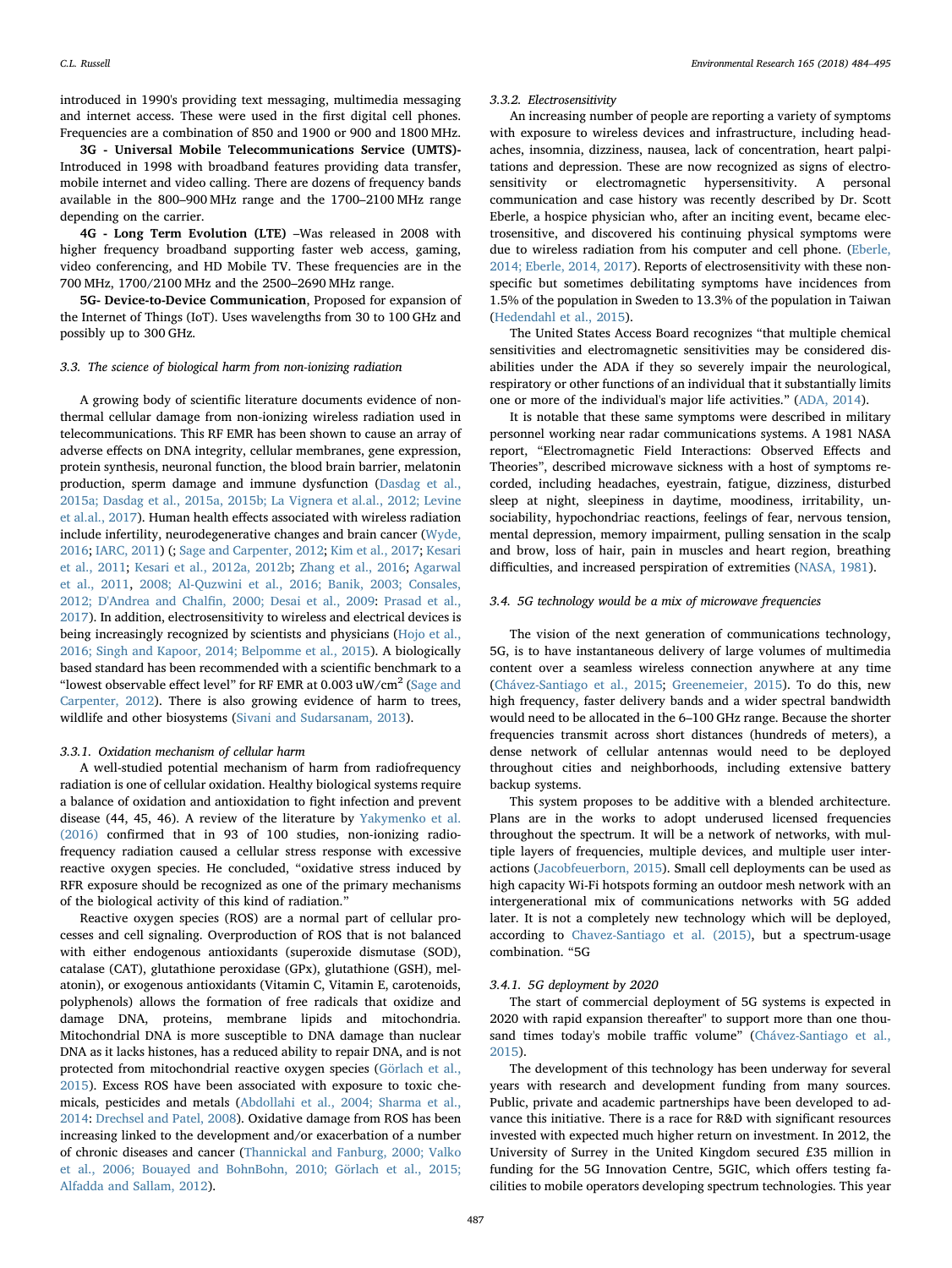they announced their first 5G digital gaming initiative [\(University of](#page-10-12) [Surrey, 2017](#page-10-12)). 5G Americas are planning to boost development of broadband technologies in Latin America as well ([FCC Letter, 2016](#page-8-15); [5G](#page-7-10) [Americas, 2017\)](#page-7-10).

#### 3.4.2. Are there downsides to 5G telecommunications technology?

Industry papers discussing 5G, talk about markets, business models, and start-ups. New white papers have focused on needs for public safety, emergency response and earthquake preparedness. How much benefit will there really be for adding all this hyper-connecting technology compared to public health and environmental consequences? A more thorough investigation is needed with all the downsides included in the analysis, including E-Waste, global climate change, toxics emissions, occupational safety, privacy, security, public safety from widespread battery backup systems, and most critically, direct human health and environmental risks. We already have 911 and satellite communications for emergencies. If this technology is adopted we will lose our critical copper landline wires that are safer, more secure, and require no battery backups. Regulations regarding cost, access and usage of this widespread internet system have yet to be determined. Health and psychosocial effects are largely absent from business discussions.

# 3.4.3. More antennas and more frequencies are needed for a seamless connection

5G millimeter waves (MMW) are extremely high-frequency (30–300 GHz) electromagnetic radiation. In general, the longer the wavelength the longer it travels and the farther apart broadcast stations are placed.The 5G short higher frequency millimeter wavelengths travel shorter distances (a few hundred meters) thus to achieve a seamless integrated wireless system the "small cell" antenna are proposed to be placed about every 250 m. The exact frequencies of MMW desired for the next-generation of high-speed wireless technologies are not yet configured but industry letters to the FCC seek to open all the frequencies up to 100 GHz, with some suggesting even higher frequencies (FCC Letter 5G Americas). These MMW frequencies will be mixed with current longer microwave frequencies to achieve integration of systems. At higher power densities, cell tower studies show that symptoms of electrosensitivity occur within about 300 m of a cell tower ([Santini](#page-10-13) [et al., 2002; Zothansiama et al., 2017\)](#page-10-13). The added frequencies and close proximity of small cell antenna in this dense network are a valid concern for residents. MMW are absorbed by anything with water such as foliage thus causing attenuation of the signals and making connections with the system line of sight only ([Rappaport and Deng, 2015](#page-10-14)). Millimeter waves also do not penetrate walls. This has been a problem for designers, who are still trying to figure out a solution.

### 3.4.4. FCC exposure limits for 5G millimeter waves

SAR levels are used for cell phones, tablets and other handheld wireless devices to determine regulatory compliance. For millimeter wavelength devices and infrastructure power density above 6 GHz (FCC) and above 10 GHz (ICNIRP) needs to be measured with power density ([FCC, 1997;](#page-8-3) [Wu et al., 2015a\)](#page-10-15) This is due to the higher energy absorption in a shallow area that causes heating more rapidly resulting in much higher SAR levels. The FCC maximum permissible exposure (MPE) in terms of power density for frequencies between 1.5 and 100 GHz is 10 mW/cm2 over a 30 min period ([FCC, 1997;](#page-8-3) [Romanenko](#page-10-16) [et al., 2014](#page-10-16)). Heat generated is a concern in handheld devices for 5G but is still considered the only valid measure of harm, no biological cellular alterations are considered [\(Wu et al., 2015a\)](#page-10-15).

#### 3.4.5. Studies on millimeter wavelenghts

Millimeter waves (MMW) are absorbed by water in living plants, bacteria, insects and human skin with variable effects. Because of shallow penetration of MMW, the eyes and skin are of primary concern. Bacterial effects have also been examined with evidence of antibiotic resistance caused by MMW. In humans, the penetration depth of more

than 90% of the transmitted power is absorbed in the epidermal and dermal layers [\(Wu et al., 2015a](#page-10-15)). Because the depth is so superficial, higher heating occurs more quickly with less dissipation. Many biological responses to MMW irradiation can be initiated within the skin ([Isaac et al., 2012; Ziskin, 2013; Gandhi and Riazi, 1986\)](#page-9-18). Systemic signaling in the skin can result in physiological effects on the nervous system, heart, and immune system mediated through neuroendocrine mechanisms ([Pakhomov et al., 1998](#page-10-17)). Currently MMW is used for some high speed wireless networks [\(Sundeep et al., 2012\)](#page-10-18) and radar sensors for car navigation ([Menzel, and Moebius, 2012](#page-9-19)). Considering planned ubiquitous and continuous MMW exposure there is a need to understand any potentially negative health effects of these frequencies ([National Research Council US, 1983;](#page-10-19) [Liu et al., 2014; Drean et al.,](#page-8-16) [2013;](#page-8-16) [Mahamoud et al., 2016; Nelson et al., 2000](#page-9-20)).

3.4.5.1. Skin effects. Numerous experimental studies have shown that surface effects of low intensity MMW can be quite substantial, inducing a number of biological changes, even at non thermal levels, including cell membrane effects [\(Feldman et al., 2009](#page-8-17); [Ramundo-Orlando et al.,](#page-10-20) [2009; Feldman et al., 2008; Millenbaugh et al., 2006; Enin et al., 1992](#page-10-20); [Ramundo-Orlando, 2012;](#page-10-21) [Ziskin, 2013;](#page-11-4) [Hayut et al., 2014](#page-9-21); [Ney and](#page-10-22) [Abdulhalim, 2011](#page-10-22); [Chernyakov et al., 1989](#page-8-18)). There are MMW studies showing both beneficial and adverse effects, depending on frequency, modulation, power density, polarization, and exposure time [\(Belyaev](#page-7-11) [et al., 2000\)](#page-7-11). MMW has been used for many years as a non-invasive therapeutic modality in complementary medicine in many Eastern European countries for pain therapy (Taras et al., 2006) with some evidence that short term application of certain frequencies stimulate release of endogenous opioids in the skin [\(Ziskin, 2013](#page-11-4)). For a contrary purpose, the military are using 95 GHz MMW for non-lethal active denial systems [\(Gross, 2010\)](#page-9-22). It appears that the 95 GHz MMW range affects the cutaneous nociceptors and act as a threatening stimulus without heating or thermal damage [\(LeVine, 2009\)](#page-9-23). The mechanism has not been fully elucidated but researchers have proposed the sweat glands as a target. [Feldman et al. \(2008; 2009\)](#page-8-19) demonstrated that the sweat ducts in human skin are helically shaped tubes, filled with a conductive aqueous solution. Their research indicates that sweat ducts in the skin could behave as antennas and thus respond to millimeter waves.

3.4.5.2. Ocular effects. There is particular concern for 5G applications as the eyes would also receive significant radiation especially for near field exposures. Cataracts remain the leading cause of blindness in the world, and are a societal burden due to the high incidence, cost and consequences to quality of life [\(CDC, 2015](#page-8-20)). NIH statistics from 2010 show there is a 17.11% overall prevalence of cataracts over age 40 [\(NIH](#page-10-23) [NEH, 2010\)](#page-10-23) and a steady rise in cataract surgeries ([Gollogly et al.,](#page-9-24) [2013\)](#page-9-24). An eight-year study showed the total Medicare costs for cataract surgery alone was approximately 3.6 billion, which is 60% of all eye care costs [\(Ellwein and Urato, 2002\)](#page-8-21). Well established risk factors in the development of cataracts are age, smoking, diabetes, and UVB exposure. Research is pointing towards oxidative damage as a general mechanism for age related cataracts ([Spector, 1995; Ye et al., 2001;](#page-10-24) [Abraham et al., 2006](#page-10-24)). Microwave radiation is also a known cause of cataracts with heat being an undisputed mechanism. The eyes lack sufficient blood flow to dissipate heat effectively. There is some evidence that repeated low level exposures to microwave radiation could cause cataracts but researchers agree that more studies are needed ([Vignal et al., 2009](#page-10-25); [Carpenter and Van Ummeren, 1968;](#page-8-22) [Moss et al., 1977; Foster et al., 1986; Van Umersen and Cogan, 1976;](#page-8-22) [Riva et al., 2005; Ryzhov et al., 1991; Drean et al., 2013; Morgan et al.,](#page-8-22) [2015\)](#page-8-22).

[Frey \(1985\)](#page-8-23) elucidates the reasons why the earlier Appleton and McCrossan study found no cataractogenesis from microwave exposure after reviewing their data. He found 3 major flaws in the study design and interpretation. These were 1) the exposed group likely included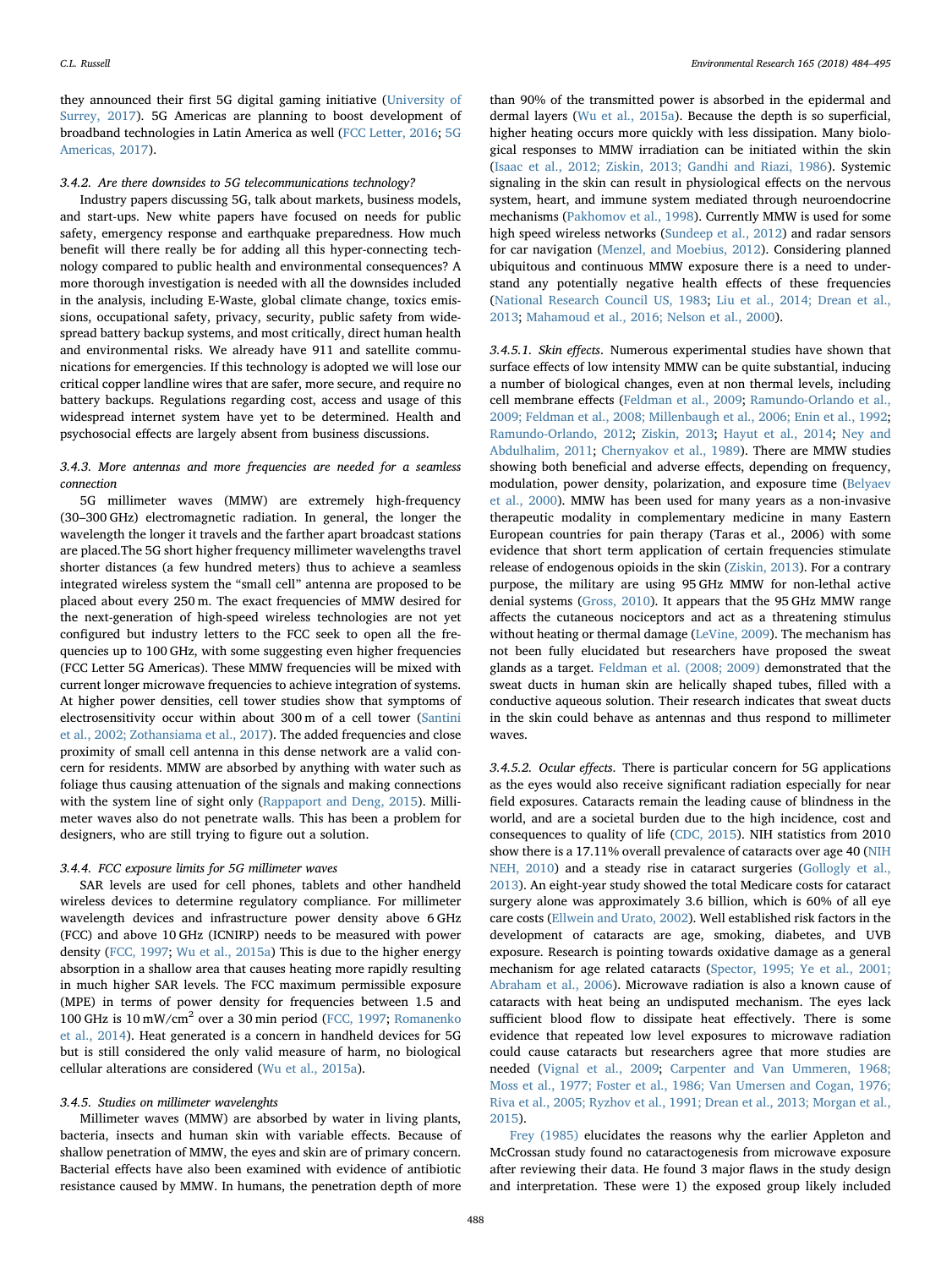people with little or no exposure 2) control group consisted of people working with equipment known to cause eye damage 3) they never performed a statistical analysis on their data. Nevertheless, their study was held up as proof there were no harmful effects from radiofrequency radiation. Frey notes the need to critically review negative studies as this contributes to the distortion and distrust of science.

[Lipman et al. \(1988\)](#page-9-25) noted that microwaves most commonly cause anterior and/or posterior subcapsular lenticular opacities both in experimental animals, epidemiologic studies and case reports. They indicate that cataract formation is related to the power of the microwave radiation and duration of exposure. Lipman concludes that until further definitive research is conducted on the mechanisms of injury and protective measures identified, mechanical shielding is recommended to minimize the possibility of development of radiation-induced cataracts.

[Cutz \(1989\)](#page-8-24) in his publication "Effects of microwave radiation on the eye: The occupational health perspective", looked at occupational exposure to RF EMR noting that eye effects from microwave radiation can be thermal or non-thermal and that lens opacities can be generated experimentally in animals with relatively high intensity RF EMR (power density above  $100 \,\mathrm{mW/cm}^2$ ). He states that for lower intensities cumulative exposures may cause damage. He also reported that microwaves caused degeneration of retinal nerve endings. Long term effects were not determined, pointing to the need for additional research.

[Kues and Monhan \(1992\)](#page-9-26) at John Hopkins University, researched the effects of low-level microwave radiation on the primate eye using 1.25 and 2.45 GHz wavelengths for 4 h daily for 3 consecutive days. They identified damaging ocular effects including corneal lesions, increased vascular permeability and degeneration of photoreceptors in the retina. They found that pulsed microwave exposure produced abnormalities at lower power densities than continuous wave exposure. These were relatively short exposure periods.

[Prost et al. \(1994\)](#page-10-26) was one of the first to study the effects of millimeter microwave radiation on the eye. He noted that microwaves of different wavelengths have been implicated in the development of cataracts. His research found that low power millimeter waves produced lens opacity in rats over a 58-day period (10 mW/cm2), indicating MMW is a predisposing factor for cataracts.

[Bormusov et al. \(2008\)](#page-7-12) examined the non-thermal effects of high frequency radiation from cell phones and other wireless devices on lens epithelium. They found both reversible and irreversible ocular changes and notes that the effects they saw with short term exposure at low levels could translate to similar effects with cataracts over a 10–20 year period of cumulative exposure. They state "It is recommended to use cell phones from a distance to minimize exposure, thus reducing any potential harmful effects of cell phone use on the lens."

[Yu and Yao \(2010\)](#page-11-1) reviewed literature on microwave radiation and induction of cataracts. Reports of non-thermal biologic effects of microwave radiation include alteration of cell proliferation and apoptosis, inhibition of gap junctional intercellular communication, stress response and genetic instability. They concluded that further in vivo studies are needed.

[Shawaf \(2015\)](#page-10-27) reported on an acute bilateral cataract development in a healthy young radar worker due to accidental high power microwave exposure. He notes "there are also non-thermal effects of microwave energy on the eye including pressure waves and physical stretching, deformation, and tearing of the membranes of the lens cells."

In a 2014 publication in the Institute of Electrical and Electronics Engineers journal, IEEE Transactions on Microwave Theory and Techniques, [Sasaki et al. \(2014\)](#page-10-28) reported their in vivo rabbit experiments for operating frequencies ranging from 24.5 to 95 GHz, measuring temperature elevation. Their studies suggest that corneal damage occurred at an incident power density of 300 mW/cm<sup>2</sup>. They conclude that ocular heating should be the basis for safety guidelines for near field exposure. It is mentioned however that only a few experimental studies in the miilimeter wavelengths were used to determine the current exposure guideline limits.

In another IEEE publication looking at MMW health effects, [Wu](#page-10-29) [et al. \(2015b\)](#page-10-29) support current standards of safety based on heat but point out that the MMW research on biological effects is sparse relative to that of longer microwave frequencies. They advise that additional studies may be needed to examine the potential biological effects of MMW radiation in order to develop appropriate consumer guidelines, especially where antennas are located close to the body.

From the available literature it appears that microwave frequencies including MMW proposed for 5G can have non-thermal biological effects on the lens of the eye. 5G deployment will add shorter wavelengths to longer wavelengths which have not been adequately tested for long term exposure. With the expected rise of wearable ocular digital technology devices such as virtual reality for gaming, entertainment, the social sciences and healthcare, there will be significantly more exposure to microwave radiation very close to the orbit. Current safety guidelines are based on heat measurements. The paucity of current literature on ocular effects of millimeter wavelengths highlights the need for much more independent research and precaution moving forward to prevent an epidemic of ocular pathology.

3.4.5.3. Review of effects. In a very thorough review article, [Pakhomov](#page-10-17) [et al. \(1998\)](#page-10-17) looked at the biological effects of MMW. He examined dozens of studies and cites research demonstrating profound effects of MMW on all biological systems including cells, bacteria, yeast, animals and humans. Some effects were clearly thermal, however, many of the studies showed non-thermal biological effects at low intensities. Both negative and positive responses were seen depending on frequency, power, resonance and exposure time. Researchers found at times even small difference in frequencies could have very different biological effects.

Pakhomov summarized the studies and included effects on heart rate variability, teratogenicity, and bacterial growth alterations with antibiotic resistance. [Chernyakov et al. \(1989\)](#page-8-18) induced heart rate changes in anesthetized frogs by microwave irradiation of remote skin areas. Complete denervation of the heart did not prevent the reaction. This suggested a reflex mechanism of the MMW action involving certain peripheral receptors. [Potekhina et al. \(1992\)](#page-10-30) found certain frequencies from 53 to 78 GHz band continuous wave changed the natural heart rate variability in anesthetized rats. He showed that some frequencies had no effect (61 or 75 GH) while other frequencies (55 and 73 GHz) caused pronounced arrhythmia. There was no change in skin or whole body temperature.

One study of MMW teratogenic effects was performed in Drosophila flies by [Belyaev et al. \(1990\)](#page-7-13). Embryos were exposed to 3 different GHz frequencies for  $4-4.5 h$  at  $0.1 \text{ mW/cm}^2$ . He found that irradiation at 46.35 GHz, but not at 46.42 or 46.50 GHz, caused marked effects including an increase in morphological abnormalities and decreased survival. It was felt the MMW disturbed DNA-protein interactions at that particular frequency. [Bulgakova et al. \(1996\)](#page-8-25) in studies with 14 different antibiotics showed how MMW exposure of the bacterium S. aureus affects its sensitivity to antibiotics with different mechanisms of action. The MMW increased or decreased antibiotic sensitivity depending on the antibiotic concentration.

Pakhomov warned that there was a possibility of significant bioeffects of millimeter wave technology at current safety standards and more study was needed. He called for replication of studies especially long term effects of MMW.

Pakhomov concluded that the effects were not necessarily linear as different individuals may react differently, there were unknown and uncontrolled factors affecting sensitivities, and electrosensitivity to millimeters may be real with 30 to 80% of test subjects able to feel low intensity millimeter wave radiation.

3.4.5.4. Immune system. [Kolomytseva et al. \(2002\),](#page-9-27) looked at the function of peripheral blood neutrophils under whole-body exposure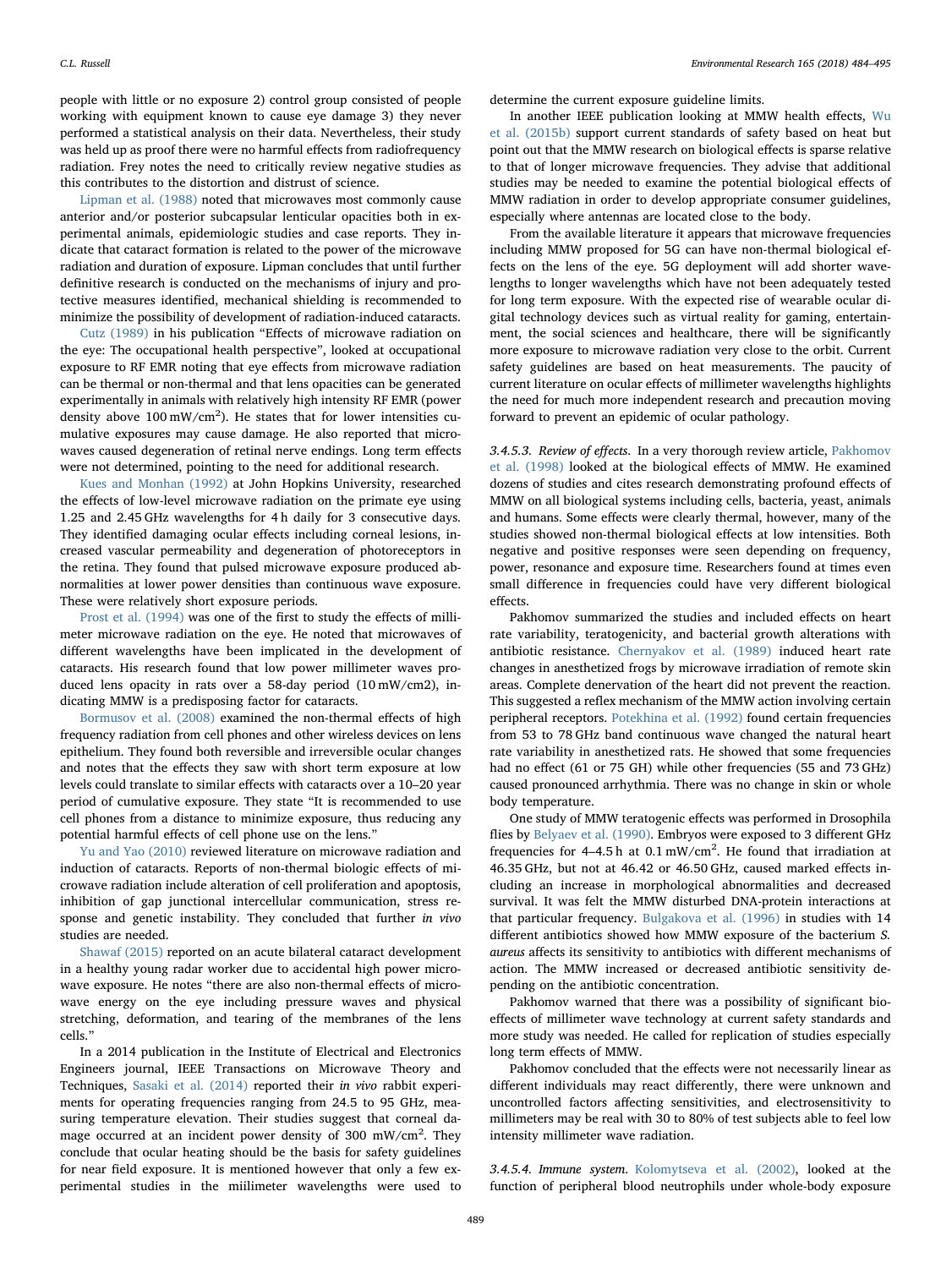of healthy mice to low-intensity extremely high-frequency electromagnetic radiation (EHF EMR, 42.0 GHz,  $0.15 \text{ mW/cm}^2$ , 20 min daily). The study showed 50% suppression of phagocytic activity of neutrophils after a single exposure to MMW radiation with the authors noting a profound effect on nonspecific immunity.

[Lushnikov et al. \(2003\)](#page-9-28) investigated cell-mediated immunity and nonspecific inflammatory response in mice exposed to low-intensity extremely high-frequency electromagnetic radiation (EHF EMR, 42.0 GHz, 0.1 mW/cm2, 20 min daily). They found that MMW radiation reduced both immune and nonspecific inflammatory responses (130). Other research by the same group corroborated an anti-inflammatory effect of MMW that appeared mediated by the immune neuro-endocrine system. This could explain some of the reported beneficial effects. Long term exposure was not mentioned.

[Gapeev et al. \(2003\)](#page-8-26) showed for the first time that low-intensity extremely high- frequency MMH electromagnetic radiation in vivo causes effects on spatial organization of chromatin in cells of lymphoid organs. Chromatin is a complex of DNA and proteins that forms chromosomes within the nucleus of eukaryotic cells. He exposed mice to a single whole-body exposure for 20 min at 42.0 GHz and 0.15 mW/cm $^2$ . He suggests that the effects were due to involvement of the neuroendocrine and central nervous systems.

3.4.5.5. Tumor suppression. [Makar et al. \(2005\)](#page-9-29) showed that MMW irradiation at 42.2 GHz can up-regulate natural killer (NK) cell functions with short exposures. An increase in TNF-alpha was also identified. [Logani et al. \(2006\)](#page-9-30) investigated inhibition of tumor growth transplants with short 30 min pretreatment with MMW. They found a reduction in tumor metastasis by MMWs mediated through activation of NK cells. Long term exposure was not investigated.

3.4.5.6. Gene expression. [Chen et al. \(2008\)](#page-8-27) found upregulation of some genes in human keratinocytes with MMW exposure at low power density  $(1.0 \text{ mW/cm}^2 \text{ millimeter})$ .

[Habauzit et al. \(2014\)](#page-9-31) looked at gene expression in keratinocytes with 60 GHz exposure at the upper limit of current guidelines and concluded, "In our experimental design, the high number of modified genes (665) shows that the ICNIRP current limit is probably too permissive to prevent biological response."

3.4.5.7. Bacterial antibiotic resistance. [Bulgakova et al. \(1996\)](#page-8-25) irradiated staphylococcus cultures with different frequencies of MMW with non-thermal intensities with short exposure periods (minutes). He found changes in bacterial sensitivities developed in 5 of 14 antibiotics used in sublethal concentrations with both suppression and stimulation of growth.

[Shcheglov et al. \(2002\)](#page-10-31) examined MMW on E. coli cells at various cell densities and frequencies. His work suggests that cell-to-cell communication may be involved in bacterial responses to weak EMF.

[Isakhanian and Trchunian \(2005\)](#page-9-32) irradiated water and buffer solution with low intensity MMW and found that the irradiated water had a bactericidal effect that disappeared after repeated exposure and the buffer solution increased growth of bacteria. They concluded this was due to membranotrophic effects. Repeated irradiation reversed the bactericidal effects indicating that a compensatory mechanism was involved.

[Torgomyan and Trchounian \(2013\)](#page-10-32) reviewed research on the mechanisms of bactericidal and antibiotic resistance after exposure to low intensity MMW. They suggest that alterations in water structure, cell membrane or the genome leading to changes in metabolic pathways could account for these effects. The importance of this research is emphasized in light of ongoing concerns about bacterial resistance to antibiotics.

[Soghomonyan et al. \(2016\)](#page-10-33) found that MMW affected growth and antibiotic sensitivity of E. coli and many other bacteria via non-thermal mechanisms. This may lead to antibiotic resistance.

#### 3.5. Data gaps need to be closed before launching 5G millimeter devices

5G technology with its diverse blend of frequencies and densely packed cell antenna network will substantially increase exposure to electromagnetic radiation. Significant data gaps exist for research into both MMW and mixed frequencies for biological effects, long term exposure and vulnerable populations (children, pregnant women, chronically ill). Considering current peer reviewed science, predictable harm to life forms within the mixed frequency mesh networks with negative consequences appears likely over time. For electrosensitive individuals, it will add to their physical symptoms and isolation, with significant reduction in non-exposed safe havens. There is an urgent need for independent studies to guide development of effective public health standards and policies.

#### 3.6. Technology addiction: overuse and over-connection

Overuse of technology and mental health is another related but no less important issue. Physicians, social scientists and educators are concerned with the over-connection to technology, especially in children and adolescents. Psychiatrists have reported an increase in technology addiction, cyberbullying, depression, insomnia, loss of empathy and impaired social-emotional learning in their young patients. Internet game disorder has been found to have psychological and neural effects similar to other types of impulse control disorders and addictions which are both substance and non-substance-related [\(Chi et al., 2016; Király](#page-8-28) [et al., 2017; Meng et al., 2015; Sanchez-Carbonell et al., 2008;](#page-8-28) [Tamura,Tamura et al., 2017](#page-8-28); [Feng et al., 2017\)](#page-8-29) Lack of outdoor play and psychological well-being for young children is also of growing concern ([Xu et al., 2016](#page-11-5)). We should begin to question the supposed benefits versus the true risks of a hyper-connected society.

# 3.7. What is public health?

There are many definitions of public health but one succinct definition is, "Public health is what we, as a society, do collectively to assure the conditions for people to be healthy." [\(Upshur, 2015](#page-10-34)). Public health involves the science and art of preventing and controlling disease, promoting health, monitoring populations for health assessments, identifying causes, identifying effective interventions and assuring equity in populations and communities [\(APHA, 2017; CDCCDC, 2017](#page-7-14)).

Public health involves an ever widening range of topics. John R. Goldsmith, MD, MPH, a pioneer in public health, wrote a seminal article in 1997 called "From Sanitation to Cellphones: Participants and Principles Involved in Environmental Health Protection" [\(Goldsmith,](#page-8-30) [1997a, 1997b\)](#page-8-30). This work details the history of public health over his decades working in this field. He describes four phases of public health issues: sanitation (prior to 1914), industrialization (1915–1950), emissions constraints (1951–1995) and then globalization (1996 on). He notes three common principles of public health which apply through all those phases, 1) The need for regulation by government 2) Need for a market by which protection of environmental health is economically attractive compared to alternatives and 3) Social acceptability, with cultural norms endorsing protective versus risk generating behavior.

# 3.7.1. Wireless technologies: a question of public health

A growing number of scientists have articulated the need to recognize that the increase in wireless technologies is a serious emerging and neglected public health threat. ([Blank et al., 2015; Goldsmith,](#page-7-3) [1997a,](#page-7-3) [1997b](#page-9-33); [Sage and Carpenter, 2012\)](#page-10-1). In a recent poll, public health scientists were asked what they consider to be emerging public health issues [\(Bernier, 2017](#page-7-15)). Responses included issues such as racism, bullying, gun violence, gang violence, adult obesity and climate change. They were also asked what defines a public health issue. The open forum identified the following criteria.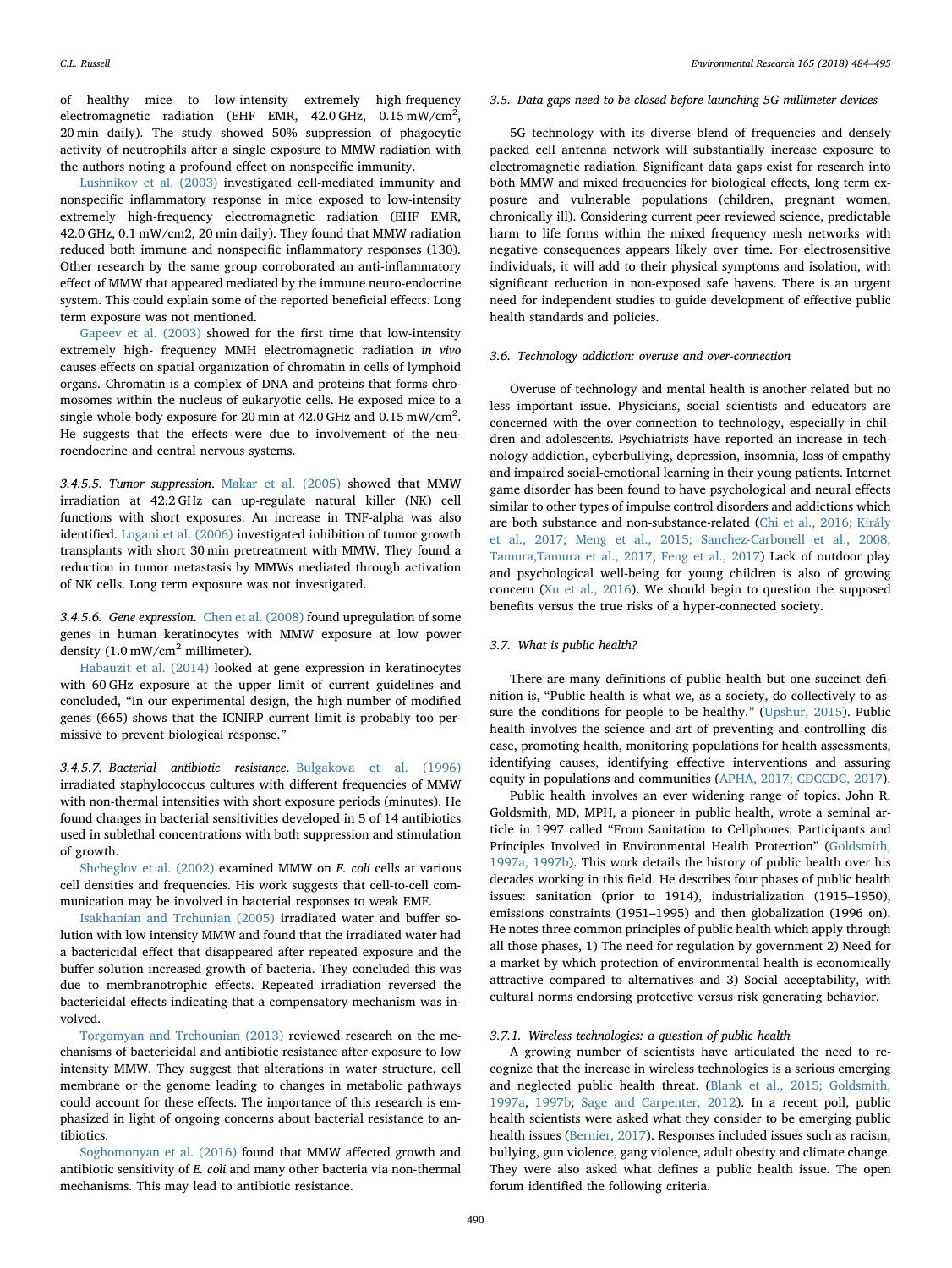- 1. The health impacts are preventable and modifiable.
- 2. There is a high prevalence of a risk factor.
- 3. There is an increase in incidence and prevalence.
- 4. There is an economic impact.
- 5. There is disability, morbidity and mortality.
- 6. It can affect a large population.
- 7. A collaborative effort is needed to solve it.
- 8. The problem can be recognized unencumbered by lack of funding, cultural norms, or politics.

For wireless technology to be considered a public health issue in this regard there would need to be broad recognition and consensus that wireless technology could cause or contribute to diseases such as brain cancer, neurodegeneration, developmental defects, infertility, electrosensitivity and addiction. The cost and burden could then be calculated. Wireless technology could fulfill the other criteria in that there is an unprecedented high prevalence in the use of wireless devices, it can affect the population as a whole, and will require collaborative action to solve. The biggest obstacles appear to be of a cultural, economic and political nature along with a noted lack of funding in the U.S. for independent scientific research on health effects of RF EMR that is free of industry influence or bias. As with tobacco, the science was denied and doubt created until overwhelming research and evidence of harm decades later shifted the debate and protective regulations followed. Chemical companies followed tobacco with similar methods to dismiss and manipulate science that was not in their favor ([Michaels, 2008\)](#page-9-34).

# 4. Conclusion

Although 5G technology may have many unimagined uses and benefits, it is also increasingly clear that significant negative consequences to human health and ecosystems could occur if it is widely adopted. Current radiofrequncy radiation wavelengths we are exposed to appear to act as a toxin to biological systems. A moratorium on the deployment of 5G is warranted, along with development of independent health and environmental advisory boards that include independent scientists who research biological effects and exposure levels of radiofrequency radiation. Sound regulatory policy regarding current and future telecommunications initiative will require more careful assessment of risks to human health, environmental health, public safety, privacy, security and social consequences. Public health regulations need to be updated to match appropriate independent science with the adoption of biologically based exposure standards prior to further deployment of 4G or 5G technology.

Considering the current science, lack of relevant exposure standards based on known biological effects and data gaps in research, we need to reduce our exposure to RF EMR where ever technically feasible. Laws or policies which restrict the full integrity of science and the scientific community with regards to health and environmental effects of wireless technologies or other toxic exposures should be changed to enable unbiased, objective and precautionary science to drive necessary public policies and regulation. Climate change, fracking, toxic emissions and microwave radiation from wireless devices all have something in common with smoking. There is much denial and confusion about health and environmental risks, along with industry insistence for absolute proof before regulatory action occurs ([Frentzel-Beyme, 1994;](#page-8-31) [MichaelsMichaels, 2008\)](#page-8-31). There are many lessons we have not learned with the introduction of novel substances, which later became precarious environmental pollutants by not heeding warning signs from scientists ([Gee, 2009](#page-8-32)). The threats of these common pollutants continue to weigh heavily on the health and wellbeing of our nation. We now accept them as the price of progress. If we do not take precautions but wait for unquestioned proof of harm will it be too late at that point for some or all of us?

#### Acknowledgements

I wish to thank David Smernoff, Ph.D. and Joel Moskowitz, Ph.D. for their help with editing and proof reading this article.

#### References

- <span id="page-7-10"></span>5G Americas, 2017. All Latin American Countries Fail to Reach ITU Spectrum Recommendations. (21 June 2017). 〈[http://www.5gamericas.org/en/newsroom/](http://www.5gamericas.org/en/newsroom/press-releases/all-latin-american-countries-fail-reach-itu-spectrum-recommendations/) [press-releases/all-latin-american-countries-fail-reach-itu-spectrum](http://www.5gamericas.org/en/newsroom/press-releases/all-latin-american-countries-fail-reach-itu-spectrum-recommendations/)[recommendations/](http://www.5gamericas.org/en/newsroom/press-releases/all-latin-american-countries-fail-reach-itu-spectrum-recommendations/)〉.
- <span id="page-7-4"></span>5G Vision. 5G infrastructure Association. 〈[https://5g-ppp.eu/wp-content/uploads/2015/](https://5g-ppp.eu/wp-content/uploads/2015/02/5G-Vision-Brochure-v1.pdf) [02/5G-Vision-Brochure-v1.pdf](https://5g-ppp.eu/wp-content/uploads/2015/02/5G-Vision-Brochure-v1.pdf)〉.
- <span id="page-7-7"></span>Abdollahi, M., Ranjbar, A., Shadnia, S., Nikfar, S., Rezaie, A., 2004. Pesticides and oxidative stress: a review. Sci. Monit. 10 (6), RA141–RA147. 〈[https://www.ncbi.nlm.](https://www.ncbi.nlm.nih.gov/pubmed/15173684) [nih.gov/pubmed/15173684](https://www.ncbi.nlm.nih.gov/pubmed/15173684)〉.
- Abraham, A.G., Condon, N.G., Gower, E.W., 2006. The new epidemiology of cataract. Ophthalmol. Clin. North Am. 19, 415–425. 〈[https://www.researchgate.net/](https://www.researchgate.net/publication/6728154_The_New_Epidemiology_of_Cataract#pf9) [publication/6728154\\_The\\_New\\_Epidemiology\\_of\\_Cataract#pf9](https://www.researchgate.net/publication/6728154_The_New_Epidemiology_of_Cataract#pf9)〉.
- <span id="page-7-9"></span>ADA, 2014. Americans with Disability. United States Access Board. IEQ Indoor Environmental Quality Project. [https://www.access-board.gov/research/completed](https://www.access-board.gov/research/completed-research/indoor-environmental-quality/introduction)[research/indoor-environmental-quality/introduction.](https://www.access-board.gov/research/completed-research/indoor-environmental-quality/introduction)
- Adams, J.A., Galloway, T.S., Mondal, D., Esteves, S.C., Mathews, F., 2014. Effect of mobile telephones on sperm quality: a systematic review and meta-analysis. Environ. Int. 70, 106–112. 〈<http://www.ncbi.nlm.nih.gov/pubmed/24927498>〉.
- <span id="page-7-6"></span>Agarwal, A., Deepinder, F., Sharma, R.K., Ranga, G., Li, J., 2008. Effect of cell phone usage on semen analysis in men attending infertility clinic: an observational study. Fertil. Steril. 2008 (Jan), 89. 〈<http://www.ncbi.nlm.nih.gov/pubmed/17482179->〉.
- <span id="page-7-5"></span>Agarwal, A., Singh, A., Hamada, A., Kesari, K., 2011. Cell phones and male infertility: a review of recent innovations in technology and consequences. Int. Braz. J. Urol. 37 (4), 432–454. 〈<http://www.ncbi.nlm.nih.gov/pubmed/21888695>〉.
- <span id="page-7-8"></span>Alfadda, Assim A., Sallam, Reem M., 2012. Review article: reactive oxygen species in health and disease. J. Biomed. Biotechnol. 2012 (2012). [http://dx.doi.org/10.1155/](http://dx.doi.org/10.1155/2012/936486) 2012/936486. 〈[https://www.hindawi.com/journals/bmri/2012/936486/](http://dx.doi.org/10.1155/2012/936486)〉.
- Al-Quzwini, O.F., Al-Taee, H.A., Al-Shaikh, S.F., 2016. Male fertility and its association with occupational and mobile phone towers hazards: an analytic study. Middle East Fertil. Soc. J. 21 (4), 236–240. 〈[http://www.sciencedirect.com/science/article/pii/](http://www.sciencedirect.com/science/article/pii/S1110569016300127) [S1110569016300127](http://www.sciencedirect.com/science/article/pii/S1110569016300127)〉.
- <span id="page-7-14"></span>American Public Health Association, 2017. What is Public Health? 〈[https://www.apha.](https://www.apha.org/what-is-public-health) [org/what-is-public-health](https://www.apha.org/what-is-public-health)〉.
- Banik, S., 2003. Bioeffects of microwave—a brief review. Bioresour. Technol. 87, 155–159. 〈[https://www.researchgate.net/pro](https://www.researchgate.net/profile/Dr_Shyamal_Banik/publication/10745209_Bioeffects_of_microwave_-A_brief_review/links/543f95d80cf27832ae8b8e41.pdf)file/Dr\_Shyamal\_Banik/publication/ 10745209\_Bioeff[ects\\_of\\_microwave\\_-A\\_brief\\_review/links/](https://www.researchgate.net/profile/Dr_Shyamal_Banik/publication/10745209_Bioeffects_of_microwave_-A_brief_review/links/543f95d80cf27832ae8b8e41.pdf) [543f95d80cf27832ae8b8e41.pdf](https://www.researchgate.net/profile/Dr_Shyamal_Banik/publication/10745209_Bioeffects_of_microwave_-A_brief_review/links/543f95d80cf27832ae8b8e41.pdf)〉.
- Belpomme, D., Campagnac, C., Irigaray, P., 2015. Reliable disease biomarkers characterizing and identifying electrohypersensitivity and multiple chemical sensitivity as two etiopathogenic aspects of a unique pathological disorder. Rev. Environ. Health 30 (4), 251–271. [http://dx.doi.org/10.1515/reveh-2015-0027.](http://dx.doi.org/10.1515/reveh-2015-0027) 〈https://www.ncbi. [nlm.nih.gov/pubmed/26613326](https://www.ncbi.nlm.nih.gov/pubmed/26613326)〉.
- <span id="page-7-11"></span>Belyaev, I.Y., Shcheglov, V.S., Alipov, E.D., Ushakov, V.D., 2000. Nonthermal effects of extremely high-frequency microwaves on chromatin conformation in cells in vitro—dependence on physical, physiological, and genetic factors. IEEE Trans. Microw. Theory Tech. 48 (11), 2172–2179. 〈[https://www.researchgate.net/publication/](https://www.researchgate.net/publication/299296102_Nonthermal_effects_of_extremely_high-frequency_microwaves_on_chromatin_conformation_in_cells_in_vitro_-_Dependence_on_physical_physiological_and_genetic_factors) 299296102\_Nonthermal\_eff[ects\\_of\\_extremely\\_high-frequency\\_microwaves\\_on\\_](https://www.researchgate.net/publication/299296102_Nonthermal_effects_of_extremely_high-frequency_microwaves_on_chromatin_conformation_in_cells_in_vitro_-_Dependence_on_physical_physiological_and_genetic_factors) [chromatin\\_conformation\\_in\\_cells\\_in\\_vitro\\_-\\_Dependence\\_on\\_physical\\_physiological\\_](https://www.researchgate.net/publication/299296102_Nonthermal_effects_of_extremely_high-frequency_microwaves_on_chromatin_conformation_in_cells_in_vitro_-_Dependence_on_physical_physiological_and_genetic_factors) and genetic factors〉.
- <span id="page-7-13"></span>[Belyaev, I.Ya, Okladnova, O.V., Izmailov, D.M., Sheglov, V.S., Obukhova, L.K., 1990.](http://refhub.elsevier.com/S0013-9351(18)30016-1/sbref11) Diff[erential sensitivity of developmental stages to low-level electromagnetic radiation](http://refhub.elsevier.com/S0013-9351(18)30016-1/sbref11) [of extremely ultrahigh frequency. Dokl. Akad. Nauk SSSR \[Ser. B Geol. Chim. Biol.\]](http://refhub.elsevier.com/S0013-9351(18)30016-1/sbref11) 12, 68–[70 \(in Russian\)](http://refhub.elsevier.com/S0013-9351(18)30016-1/sbref11).
- <span id="page-7-1"></span>Belyaev, Igor, 2005. Non-thermal biological effects of microwaves. Microw. Rev. 11, 13–29. 〈[http://www.tandfonline.com/doi/abs/10.1080/15368370500381844?](http://www.tandfonline.com/doi/abs/10.1080/15368370500381844?journalCode=iebm20)  $journalCode=iebm20$
- <span id="page-7-15"></span>Bernier, R.H., 2017. What constitutes a public health problem? Epimonitor (Accessed Sept 30, 2017). <[http://epimonitor.net/List\\_of\\_Public\\_Health\\_Issues.htm](http://epimonitor.net/List_of_Public_Health_Issues.htm)>.
- <span id="page-7-2"></span>Birks, L., Guxens, M., Papadopoulou, E., Alexander, J., Ballester, F., et al., 2017. Maternal cell phone use during pregnancy and child behavior problems in five birth cohorts. International Society for environmental epidemiology. Environ. Health Perspect. [http://dx.doi.org/10.1016/j.envint.2017.03.024.](http://dx.doi.org/10.1016/j.envint.2017.03.024) 〈https://www.ncbi.nlm.nih.gov/ [pubmed/28392066](https://www.ncbi.nlm.nih.gov/pubmed/28392066)〉.
- <span id="page-7-3"></span>Blank, M., Havas, M., Kelly, E., Lai, H., Moskowitz, J., 2015. International appeal: scientists call for protection from non-ionizing electromagnetic field exposure. Eur. J. Oncol. 20 (3–4). 〈[http://mattioli1885journals.com/index.php/](http://mattioli1885journals.com/index.php/Europeanjournalofoncology/article/view/4971) [Europeanjournalofoncology/article/view/4971](http://mattioli1885journals.com/index.php/Europeanjournalofoncology/article/view/4971)〉.
- <span id="page-7-12"></span>Bormusov, E., Andley, U.P., Sharon, N., Schächter, L., Lahav, A., et al., 2008. Non-thermal electromagnetic radiation damage to lens epithelium. Open Ophthalmol. J. 2, 102–106. 〈<https://www.ncbi.nlm.nih.gov/pmc/articles/PMC2694600/>〉.
- <span id="page-7-0"></span>Bortkiewicz, A., Gadzicka, E., Szymczak, W., 2017. Mobile phone use and risk of intracranial tumors and salivary gland tumors – a meta-analysis. Int. J. Occup. Med. Environ. Health 30 (1), 27–43. [http://dx.doi.org/10.13075/ijomeh.1896.00802.](http://dx.doi.org/10.13075/ijomeh.1896.00802) (21). 〈[https://www.ncbi.nlm.nih.gov/pubmed/28220905](http://dx.doi.org/10.13075/ijomeh.1896.00802)〉.
- Bouayed, Jaouad, Bohn, Torsten, 2010. Exogenous antioxidants—double-edged swords in cellular redox state. Oxid. Med. Cell Longev. 3 (4), 228–237. [http://dx.doi.org/10.](http://dx.doi.org/10.4161/oxim.3.4.12858) 4161/oxim.3.4.12858.. 〈[https://www.ncbi.nlm.nih.gov/pmc/articles/](http://dx.doi.org/10.4161/oxim.3.4.12858)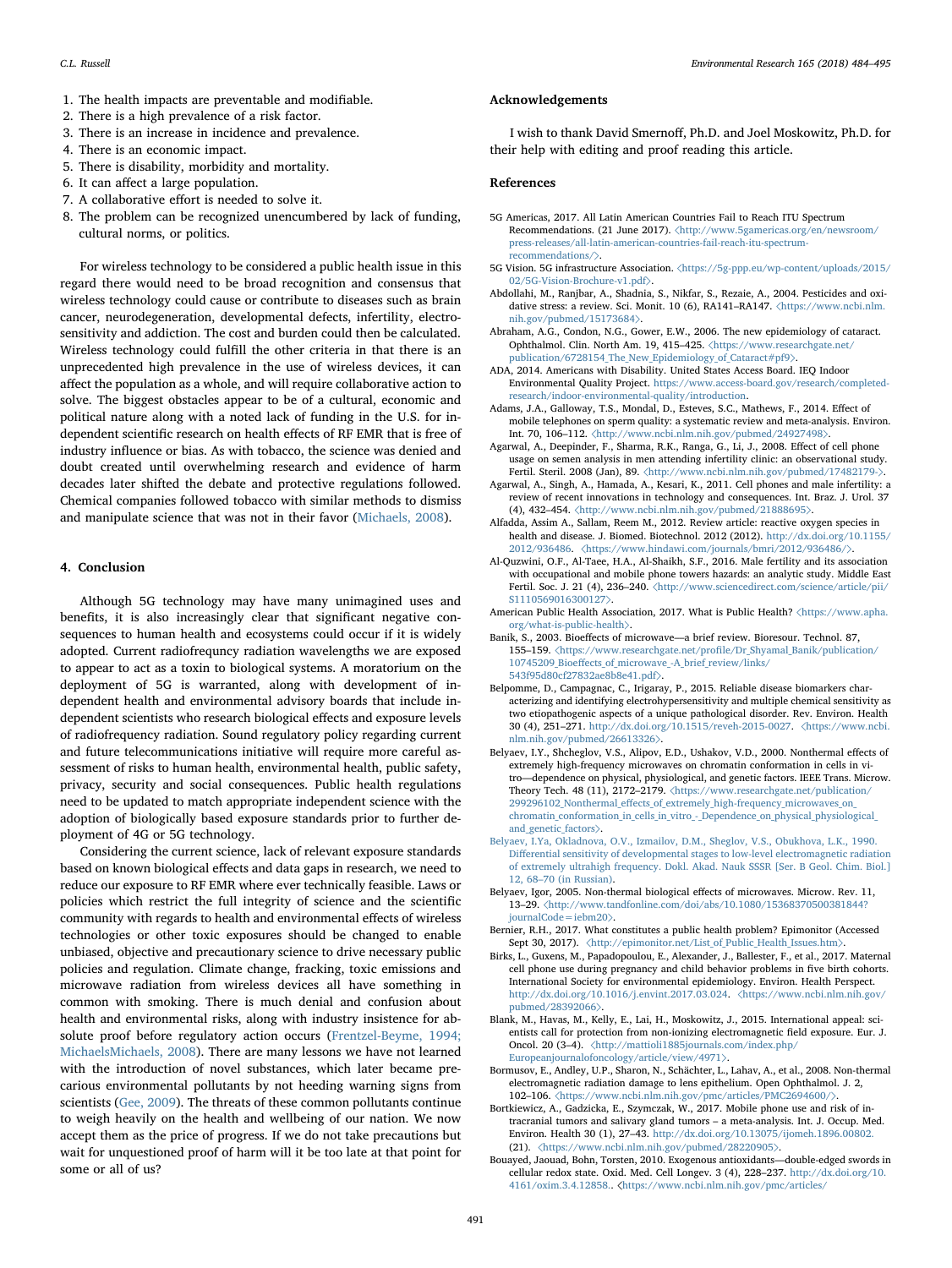#### [PMC2952083/](https://www.ncbi.nlm.nih.gov/pmc/articles/PMC2952083/)〉.

- <span id="page-8-25"></span>Bulgakova, V.G., Grushina, V.A., Orlova, T.I., Petrykina, Z.M., Polin, A.N., Noks, P.P., Kononenko, A.A., Rubin, A.B., 1996. Effect of millimeter-band radiation of nonthermal intensity on the sensitivity of staphylococcus to various antibiotics. Biofizika 41, 1289–1293. (in Russian). 〈<https://www.ncbi.nlm.nih.gov/pubmed/9044624>〉.
- Carlberg, M., Hardell, L., 2017. Evaluation of mobile phone and cordless phone use and glioma risk using the Bradford Hill viewpoints from 1965 on association or causation. Biomed. Res. Int. 2017 (2017), 9218486. [http://dx.doi.org/10.1155/2017/9218486.](http://dx.doi.org/10.1155/2017/9218486) 〈<https://www.ncbi.nlm.nih.gov/pubmed/28401165>〉.
- <span id="page-8-22"></span>Carpenter, R.L., Van Ummersen, C.A., 1968. The action of microwave radiation on the eye. J. Microw. Power 3 (1), 3–19. [http://dx.doi.org/10.1080/00222739.1968.](http://dx.doi.org/10.1080/00222739.1968.11688664) 11688664. 〈[http://www.tandfonline.com/doi/abs/10.1080/00222739.1968.](http://dx.doi.org/10.1080/00222739.1968.11688664) [11688664](http://www.tandfonline.com/doi/abs/10.1080/00222739.1968.11688664)〉.
- <span id="page-8-0"></span>CDC 2017. Chronic Disease Prevention and Health Promotion. CDC. June 2017. 〈[https://](https://www.cdc.gov/chronicdisease/overview/index.htm) [www.cdc.gov/chronicdisease/overview/index.htm](https://www.cdc.gov/chronicdisease/overview/index.htm)〉.
- <span id="page-8-20"></span>CDC. Vision Health Initiative. 2015. 〈[https://www.cdc.gov/visionhealth/basics/ced/](https://www.cdc.gov/visionhealth/basics/ced/index.html) [index.html](https://www.cdc.gov/visionhealth/basics/ced/index.html)〉.
- <span id="page-8-11"></span>Chávez-Santiago, R., Szydełko, M., Kliks, A., Foukalas, F., Haddad, Y., Nolan, K.E., Kelly, M.Y., Moshe, M.T., Balasingham, I., 2015. 5G: the convergence of wireless communications. Wirel. Personal. Commun. 83, 1617–1642. [http://dx.doi.org/10.1007/](http://dx.doi.org/10.1007/s11277-015-2467-2) s11277-015-2467-2. 〈[https://www.ncbi.nlm.nih.gov/pmc/articles/PMC4821549/](http://dx.doi.org/10.1007/s11277-015-2467-2)〉.
- <span id="page-8-27"></span>Chen, Q., Lu, D.Q., Jiang, H., Xu, Z.P., 2008. Effects of millimeter wave on gene expression in human keratinocytes. Zhejiang Da Xue Xue Bao Yi Xue Ban. 37 (1), 23–28. 〈<https://www.ncbi.nlm.nih.gov/pubmed/18275115>〉.
- <span id="page-8-18"></span>[Chernyakov, G.M., Korochkin, V.L., Babenko, A.P., Bigdai, E.V., 1989. Reactions of bio](http://refhub.elsevier.com/S0013-9351(18)30016-1/sbref24)[logical systems of various complexity to the action of low- level EHF radiation. In:](http://refhub.elsevier.com/S0013-9351(18)30016-1/sbref24) [Devyatkov, N.D. \(Ed.\), Millimeter Waves in Medicine and Biology. Radioelectronica,](http://refhub.elsevier.com/S0013-9351(18)30016-1/sbref24) [Moscow, pp. 141](http://refhub.elsevier.com/S0013-9351(18)30016-1/sbref24)–167 (in Russian).
- <span id="page-8-28"></span>Chi, X., Lin, L., Zhang, P., 2016. Internet addiction among college students in china:china: prevalence and psychosocial correlates. Cyber. Behav. Soc. Netw. 19 (9), 567–573. [http://dx.doi.org/10.1089/cyber.2016.0234.](http://dx.doi.org/10.1089/cyber.2016.0234) 〈https://www.ncbi.nlm.nih.gov/ [pubmed/27635444](https://www.ncbi.nlm.nih.gov/pubmed/27635444)〉.
- <span id="page-8-10"></span>Chiou, I.Y., 2005. Next generation broadband communications. IEEE Xplore. 〈[http://](http://ieeexplore.ieee.org/document/1553748/) [ieeexplore.ieee.org/document/1553748/](http://ieeexplore.ieee.org/document/1553748/)〉.
- Consales, C., 2012. Electromagnetic fields, oxidative stress, and neurodegeneration. Int. J. Cell Biol. 2012 (2012). <http://dx.doi.org/10.1155/2012/683897>.
- <span id="page-8-24"></span>Cutz, A., 1989. Effects of microwave radiation on the eye: the occupational health perspective. Lens Eye Toxic. Res. 6 (1-2), 379-386. <[http://europepmc.org/abstract/](http://europepmc.org/abstract/med/2488031) [med/2488031](http://europepmc.org/abstract/med/2488031)〉.
- D'Andrea, J.A., Chalfin, S., 2000. Effects of microwave and millimeter wave radiation on the eye. In: Klauenberg, B.J., Miklavčič, D. (Eds.), Radio Frequency Radiation Dosimetry and Its Relationship to the Biological Effects of Electromagnetic Fields. NATO Science Series (Series 3: High Technology) 82 Springer, Dordrecht. [http://dx.](http://dx.doi.org/10.1007/978-94-011-) [doi.org/10.1007/978-94-011-](http://dx.doi.org/10.1007/978-94-011-).
- <span id="page-8-12"></span>Dasdag, S., Akdag, M.Z., Erdal, M.E., Erdal, N., Ay, O.I., Ay, M.E., Yilmaz, S.G., Tasdelen, B., Yegin, K., 2015a. Effects of 2.4 GHz radiofrequency radiation emitted from Wi-Fi equipment on microRNA expression in brain tissue. Int. J. Radiat. Biol. 91 (7), 555–561. [http://dx.doi.org/10.3109/09553002.2015.1028599.](http://dx.doi.org/10.3109/09553002.2015.1028599)
- Dasdag, S., Akdag, M.Z., Erdal, M.E., Erdal, N., Ay, O.I., Ay, M.E., Yilmaz, S.G., Tasdelen, B., Yegin, K., 2015b. Long term and excessive use of 900 MHz radiofrequency radiation alter microRNA expression in brain. Int. J. Radiat. Biol. 91 (4), 306–311. [http://dx.doi.org/10.3109/09553002.2015.997896.](http://dx.doi.org/10.3109/09553002.2015.997896)
- Desai, N.R., Kavindra, K., Kesari, K.K., Agarwal, A., 2009. Pathophysiology of cell phone radiation: oxidative stress and carcinogenesis with focus on the male reproductive system. Reprod. Biol. Endocrinol. 7, 114. [http://dx.doi.org/10.1186/1477-7827-7-](http://dx.doi.org/10.1186/1477-7827-7-114) 114. 〈[https://www.ncbi.nlm.nih.gov/pmc/articles/PMC2776019/](http://dx.doi.org/10.1186/1477-7827-7-114)〉.
- <span id="page-8-16"></span>Dréan, Y.L., Mahamoud, Y.S., Page, Y.L., Habauzit, D., Le Quément, C., Zhadobov, M., Ronan Sauleau, R., 2013. State of knowledge on biological effects at 40–60 GHz. Comptes Rendus Phys. 14 (5), 402–411. [http://dx.doi.org/10.1016/j.crhy.2013.02.](http://dx.doi.org/10.1016/j.crhy.2013.02.005) 005. 〈[http://www.sciencedirect.com/science/article/pii/S1631070513000480](http://dx.doi.org/10.1016/j.crhy.2013.02.005)〉.
- <span id="page-8-13"></span>Drechsel, D.A., Patel, M., 2008. Role of reactive oxygen species in the neurotoxicity of environmental agents implicated in Parkinson's disease. Free Radic. Biol. Med. 44, 1873–1886. [http://dx.doi.org/10.1016/j.freeradbiomed.2008.02.008.](http://dx.doi.org/10.1016/j.freeradbiomed.2008.02.008) 〈https:// [www.ncbi.nlm.nih.gov/pubmed/18342017](https://www.ncbi.nlm.nih.gov/pubmed/18342017)〉.
- <span id="page-8-14"></span>Eberle, S., 2014. What's the diagnosis, doctor? Sonoma Med. Fall 2014, 27–32. 〈[http://](http://www.nbcms.org/about-us/sonoma-county-medical-association/magazine/fall-2014-medicine-and-politics-departments-personal-history-whats-the-diagnosis-doctor.aspx?pageid=719&tabid=747) [www.nbcms.org/about-us/sonoma-county-medical-association/magazine/fall-2014](http://www.nbcms.org/about-us/sonoma-county-medical-association/magazine/fall-2014-medicine-and-politics-departments-personal-history-whats-the-diagnosis-doctor.aspx?pageid=719&tabid=747) [medicine-and-politics-departments-personal-history-whats-the-diagnosis-doctor.](http://www.nbcms.org/about-us/sonoma-county-medical-association/magazine/fall-2014-medicine-and-politics-departments-personal-history-whats-the-diagnosis-doctor.aspx?pageid=719&tabid=747) [aspx?pageid=719&tabid=747](http://www.nbcms.org/about-us/sonoma-county-medical-association/magazine/fall-2014-medicine-and-politics-departments-personal-history-whats-the-diagnosis-doctor.aspx?pageid=719&tabid=747)〉.
- Eberle, S., 2017. An underworld journey: learning to cope with electromagnetic hypersensitivity. Ecopsychology 9 (2), 106–111. [http://dx.doi.org/10.1089/eco.2016.](http://dx.doi.org/10.1089/eco.2016.0036) 0036. 〈[http://online.liebertpub.com/doi/abs/10.1089/eco.2016.0036?](http://dx.doi.org/10.1089/eco.2016.0036) [journalCode=eco](http://online.liebertpub.com/doi/abs/10.1089/eco.2016.0036?journalCode=eco)〉.
- <span id="page-8-21"></span>Ellwein, L.B., Urato MA, C.J., 2002. Use of eye care and associated charges among the medicare population. 1991–1998. Arch. Ophthalmol. 120 (6), 804–811. [http://dx.](http://dx.doi.org/10.1001/archopht.120.6.804) [doi.org/10.1001/archopht.120.6.804.](http://dx.doi.org/10.1001/archopht.120.6.804) 〈http://jamanetwork.com/journals/ [jamaophthalmology/fullarticle/271126](http://jamanetwork.com/journals/jamaophthalmology/fullarticle/271126)〉.
- Enin, L.D., Akoev, G.N., Potekhina, I.L., Oleĭner, V.D., 1992. Effect of extremely highfrequency electromagnetic radiation on the function of skin sensory endings. Patol. Fiziol. Eksp. Ter. (5–6), 23–25. 〈[https://www.ncbi.nlm.nih.gov/pubmed/?term=](https://www.ncbi.nlm.nih.gov/pubmed/?term=1302819) [1302819](https://www.ncbi.nlm.nih.gov/pubmed/?term=1302819)〉.
- <span id="page-8-9"></span>EPA Letter, 2002. U.S. Environmental Protection Agency letter describing clarification of adequacy of Federal Communications Commission (FCC) radio frequency guidelines for non-thermal and long term health effects. 〈[http://www.humboldtgov.org/](http://www.humboldtgov.org/DocumentCenter/View/2858) [DocumentCenter/View/2858](http://www.humboldtgov.org/DocumentCenter/View/2858)〉.
- <span id="page-8-7"></span>EPA, 1981. Index of Publications on Biologic Effects of Electromagnetic Radiation (0–100 GHz) 1981. Lists 3627 Studies to 1980. 〈[https://nepis.epa.gov/Exe/ZyNET.](https://nepis.epa.gov/Exe/ZyNET.exe/9101FEXP.TXT?ZyActionD=ZyDocument&Client=EPA&Index=1981+hru+Docs=&Query=&Time=&EndTime=&SearchMethod=1&TocRestrict=n&Toc=&TocEntry=&QField=&QFieldYear=&QFieldMonth=&QFieldDay=&IntQFieldOp=0&ExtQFieldOp=0&XmlQuery=&File=D%3A%5Czyfiles%5CIndex%20Dat%5C81thru85%5CTxt%5C00000024%5C9101FEXP.txt&User=ANONYMOUS&Password=anonymous&SortMethod=h%7C-&MaximumDocuments=1&FuzzyDegree=0&ImageQuality=r75g8/r75g8/x150y150g16/i425&Display=hpfr&DefSeekPage=x&SearchBack=ZyActionL&Back=ZyActionS&BackDesc=Results%20page&MaximumPages=1&ZyEntry=1&SeekPage=x&ZyPURL)

[exe/9101FEXP.TXT?ZyActionD=ZyDocument&Client=EPA&Index=1981+Thru](https://nepis.epa.gov/Exe/ZyNET.exe/9101FEXP.TXT?ZyActionD=ZyDocument&Client=EPA&Index=1981+hru+Docs=&Query=&Time=&EndTime=&SearchMethod=1&TocRestrict=n&Toc=&TocEntry=&QField=&QFieldYear=&QFieldMonth=&QFieldDay=&IntQFieldOp=0&ExtQFieldOp=0&XmlQuery=&File=D%3A%5Czyfiles%5CIndex%20Dat%5C81thru85%5CTxt%5C00000024%5C9101FEXP.txt&User=ANONYMOUS&Password=anonymous&SortMethod=h%7C-&MaximumDocuments=1&FuzzyDegree=0&ImageQuality=r75g8/r75g8/x150y150g16/i425&Display=hpfr&DefSeekPage=x&SearchBack=ZyActionL&Back=ZyActionS&BackDesc=Results%20page&MaximumPages=1&ZyEntry=1&SeekPage=x&ZyPURL) [+1985&Docs=&Query=&Time=&EndTime=&SearchMethod=1&TocRestrict=](https://nepis.epa.gov/Exe/ZyNET.exe/9101FEXP.TXT?ZyActionD=ZyDocument&Client=EPA&Index=1981+hru+Docs=&Query=&Time=&EndTime=&SearchMethod=1&TocRestrict=n&Toc=&TocEntry=&QField=&QFieldYear=&QFieldMonth=&QFieldDay=&IntQFieldOp=0&ExtQFieldOp=0&XmlQuery=&File=D%3A%5Czyfiles%5CIndex%20Dat%5C81thru85%5CTxt%5C00000024%5C9101FEXP.txt&User=ANONYMOUS&Password=anonymous&SortMethod=h%7C-&MaximumDocuments=1&FuzzyDegree=0&ImageQuality=r75g8/r75g8/x150y150g16/i425&Display=hpfr&DefSeekPage=x&SearchBack=ZyActionL&Back=ZyActionS&BackDesc=Results%20page&MaximumPages=1&ZyEntry=1&SeekPage=x&ZyPURL) [n&Toc=&TocEntry=&QField=&QFieldYear=&QFieldMonth=&QFieldDay=&](https://nepis.epa.gov/Exe/ZyNET.exe/9101FEXP.TXT?ZyActionD=ZyDocument&Client=EPA&Index=1981+hru+Docs=&Query=&Time=&EndTime=&SearchMethod=1&TocRestrict=n&Toc=&TocEntry=&QField=&QFieldYear=&QFieldMonth=&QFieldDay=&IntQFieldOp=0&ExtQFieldOp=0&XmlQuery=&File=D%3A%5Czyfiles%5CIndex%20Dat%5C81thru85%5CTxt%5C00000024%5C9101FEXP.txt&User=ANONYMOUS&Password=anonymous&SortMethod=h%7C-&MaximumDocuments=1&FuzzyDegree=0&ImageQuality=r75g8/r75g8/x150y150g16/i425&Display=hpfr&DefSeekPage=x&SearchBack=ZyActionL&Back=ZyActionS&BackDesc=Results%20page&MaximumPages=1&ZyEntry=1&SeekPage=x&ZyPURL) [IntQFieldOp=0&ExtQFieldOp=0&XmlQuery=&File=D%3A%5Czy](https://nepis.epa.gov/Exe/ZyNET.exe/9101FEXP.TXT?ZyActionD=ZyDocument&Client=EPA&Index=1981+hru+Docs=&Query=&Time=&EndTime=&SearchMethod=1&TocRestrict=n&Toc=&TocEntry=&QField=&QFieldYear=&QFieldMonth=&QFieldDay=&IntQFieldOp=0&ExtQFieldOp=0&XmlQuery=&File=D%3A%5Czyfiles%5CIndex%20Dat%5C81thru85%5CTxt%5C00000024%5C9101FEXP.txt&User=ANONYMOUS&Password=anonymous&SortMethod=h%7C-&MaximumDocuments=1&FuzzyDegree=0&ImageQuality=r75g8/r75g8/x150y150g16/i425&Display=hpfr&DefSeekPage=x&SearchBack=ZyActionL&Back=ZyActionS&BackDesc=Results%20page&MaximumPages=1&ZyEntry=1&SeekPage=x&ZyPURL)files%5CIndex [%20Dat%5C81thru85%5CTxt%5C00000024%5C9101FEXP.txt&User=](https://nepis.epa.gov/Exe/ZyNET.exe/9101FEXP.TXT?ZyActionD=ZyDocument&Client=EPA&Index=1981+hru+Docs=&Query=&Time=&EndTime=&SearchMethod=1&TocRestrict=n&Toc=&TocEntry=&QField=&QFieldYear=&QFieldMonth=&QFieldDay=&IntQFieldOp=0&ExtQFieldOp=0&XmlQuery=&File=D%3A%5Czyfiles%5CIndex%20Dat%5C81thru85%5CTxt%5C00000024%5C9101FEXP.txt&User=ANONYMOUS&Password=anonymous&SortMethod=h%7C-&MaximumDocuments=1&FuzzyDegree=0&ImageQuality=r75g8/r75g8/x150y150g16/i425&Display=hpfr&DefSeekPage=x&SearchBack=ZyActionL&Back=ZyActionS&BackDesc=Results%20page&MaximumPages=1&ZyEntry=1&SeekPage=x&ZyPURL) [ANONYMOUS&Password=anonymous&SortMethod=h%7C-&](https://nepis.epa.gov/Exe/ZyNET.exe/9101FEXP.TXT?ZyActionD=ZyDocument&Client=EPA&Index=1981+hru+Docs=&Query=&Time=&EndTime=&SearchMethod=1&TocRestrict=n&Toc=&TocEntry=&QField=&QFieldYear=&QFieldMonth=&QFieldDay=&IntQFieldOp=0&ExtQFieldOp=0&XmlQuery=&File=D%3A%5Czyfiles%5CIndex%20Dat%5C81thru85%5CTxt%5C00000024%5C9101FEXP.txt&User=ANONYMOUS&Password=anonymous&SortMethod=h%7C-&MaximumDocuments=1&FuzzyDegree=0&ImageQuality=r75g8/r75g8/x150y150g16/i425&Display=hpfr&DefSeekPage=x&SearchBack=ZyActionL&Back=ZyActionS&BackDesc=Results%20page&MaximumPages=1&ZyEntry=1&SeekPage=x&ZyPURL) [MaximumDocuments=1&FuzzyDegree=0&ImageQuality=r75g8/r75g8/](https://nepis.epa.gov/Exe/ZyNET.exe/9101FEXP.TXT?ZyActionD=ZyDocument&Client=EPA&Index=1981+hru+Docs=&Query=&Time=&EndTime=&SearchMethod=1&TocRestrict=n&Toc=&TocEntry=&QField=&QFieldYear=&QFieldMonth=&QFieldDay=&IntQFieldOp=0&ExtQFieldOp=0&XmlQuery=&File=D%3A%5Czyfiles%5CIndex%20Dat%5C81thru85%5CTxt%5C00000024%5C9101FEXP.txt&User=ANONYMOUS&Password=anonymous&SortMethod=h%7C-&MaximumDocuments=1&FuzzyDegree=0&ImageQuality=r75g8/r75g8/x150y150g16/i425&Display=hpfr&DefSeekPage=x&SearchBack=ZyActionL&Back=ZyActionS&BackDesc=Results%20page&MaximumPages=1&ZyEntry=1&SeekPage=x&ZyPURL) [x150y150g16/i425&Display=hpfr&DefSeekPage=x&SearchBack=ZyActionL&](https://nepis.epa.gov/Exe/ZyNET.exe/9101FEXP.TXT?ZyActionD=ZyDocument&Client=EPA&Index=1981+hru+Docs=&Query=&Time=&EndTime=&SearchMethod=1&TocRestrict=n&Toc=&TocEntry=&QField=&QFieldYear=&QFieldMonth=&QFieldDay=&IntQFieldOp=0&ExtQFieldOp=0&XmlQuery=&File=D%3A%5Czyfiles%5CIndex%20Dat%5C81thru85%5CTxt%5C00000024%5C9101FEXP.txt&User=ANONYMOUS&Password=anonymous&SortMethod=h%7C-&MaximumDocuments=1&FuzzyDegree=0&ImageQuality=r75g8/r75g8/x150y150g16/i425&Display=hpfr&DefSeekPage=x&SearchBack=ZyActionL&Back=ZyActionS&BackDesc=Results%20page&MaximumPages=1&ZyEntry=1&SeekPage=x&ZyPURL) [Back=ZyActionS&BackDesc=Results%20page&MaximumPages=1&ZyEntry=1&](https://nepis.epa.gov/Exe/ZyNET.exe/9101FEXP.TXT?ZyActionD=ZyDocument&Client=EPA&Index=1981+hru+Docs=&Query=&Time=&EndTime=&SearchMethod=1&TocRestrict=n&Toc=&TocEntry=&QField=&QFieldYear=&QFieldMonth=&QFieldDay=&IntQFieldOp=0&ExtQFieldOp=0&XmlQuery=&File=D%3A%5Czyfiles%5CIndex%20Dat%5C81thru85%5CTxt%5C00000024%5C9101FEXP.txt&User=ANONYMOUS&Password=anonymous&SortMethod=h%7C-&MaximumDocuments=1&FuzzyDegree=0&ImageQuality=r75g8/r75g8/x150y150g16/i425&Display=hpfr&DefSeekPage=x&SearchBack=ZyActionL&Back=ZyActionS&BackDesc=Results%20page&MaximumPages=1&ZyEntry=1&SeekPage=x&ZyPURL) [SeekPage=x&ZyPURL](https://nepis.epa.gov/Exe/ZyNET.exe/9101FEXP.TXT?ZyActionD=ZyDocument&Client=EPA&Index=1981+hru+Docs=&Query=&Time=&EndTime=&SearchMethod=1&TocRestrict=n&Toc=&TocEntry=&QField=&QFieldYear=&QFieldMonth=&QFieldDay=&IntQFieldOp=0&ExtQFieldOp=0&XmlQuery=&File=D%3A%5Czyfiles%5CIndex%20Dat%5C81thru85%5CTxt%5C00000024%5C9101FEXP.txt&User=ANONYMOUS&Password=anonymous&SortMethod=h%7C-&MaximumDocuments=1&FuzzyDegree=0&ImageQuality=r75g8/r75g8/x150y150g16/i425&Display=hpfr&DefSeekPage=x&SearchBack=ZyActionL&Back=ZyActionS&BackDesc=Results%20page&MaximumPages=1&ZyEntry=1&SeekPage=x&ZyPURL)〉.

- <span id="page-8-1"></span>EPA, 1992. Electric and Magnetic Fields: An EPA perspective on research needs and priorities for improving health risk assessment. 〈[https://nepis.epa.gov/Exe/ZyNET.](https://nepis.epa.gov/Exe/ZyNET.exe/30001ZN7.TXT?ZyActionD=ZyDocument&Client=EPA&Index=1991+hru+Docs=&Query=&Time=&EndTime=&SearchMethod=1&TocRestrict=n&Toc=&TocEntry=&QField=&QFieldYear=&QFieldMonth=&QFieldDay=&IntQFieldOp=0&ExtQFieldOp=0&XmlQuery=&File=D%3A%5Czyfiles%5CIndex%20Dat%5C91thru94%5CTxt%5C00000001%5C30001ZN7.txt&User=ANONYMOUS&Password=anonymous&SortMethod=h%7C-&MaximumDocuments=1&FuzzyDegree=0&ImageQuality=r75g8/r75g8/x150y150g16/i425&Display=hpfr&DefSeekPage=x&SearchBack=ZyActionL&Back=ZyActionS&BackDesc=Results%20page&MaximumPages=1&ZyEntry=1&SeekPage=x&ZyPURL) [exe/30001ZN7.TXT?ZyActionD=ZyDocument&Client=EPA&Index=1991+Thru](https://nepis.epa.gov/Exe/ZyNET.exe/30001ZN7.TXT?ZyActionD=ZyDocument&Client=EPA&Index=1991+hru+Docs=&Query=&Time=&EndTime=&SearchMethod=1&TocRestrict=n&Toc=&TocEntry=&QField=&QFieldYear=&QFieldMonth=&QFieldDay=&IntQFieldOp=0&ExtQFieldOp=0&XmlQuery=&File=D%3A%5Czyfiles%5CIndex%20Dat%5C91thru94%5CTxt%5C00000001%5C30001ZN7.txt&User=ANONYMOUS&Password=anonymous&SortMethod=h%7C-&MaximumDocuments=1&FuzzyDegree=0&ImageQuality=r75g8/r75g8/x150y150g16/i425&Display=hpfr&DefSeekPage=x&SearchBack=ZyActionL&Back=ZyActionS&BackDesc=Results%20page&MaximumPages=1&ZyEntry=1&SeekPage=x&ZyPURL) [+1994&Docs=&Query=&Time=&EndTime=&SearchMethod=1&TocRestrict=](https://nepis.epa.gov/Exe/ZyNET.exe/30001ZN7.TXT?ZyActionD=ZyDocument&Client=EPA&Index=1991+hru+Docs=&Query=&Time=&EndTime=&SearchMethod=1&TocRestrict=n&Toc=&TocEntry=&QField=&QFieldYear=&QFieldMonth=&QFieldDay=&IntQFieldOp=0&ExtQFieldOp=0&XmlQuery=&File=D%3A%5Czyfiles%5CIndex%20Dat%5C91thru94%5CTxt%5C00000001%5C30001ZN7.txt&User=ANONYMOUS&Password=anonymous&SortMethod=h%7C-&MaximumDocuments=1&FuzzyDegree=0&ImageQuality=r75g8/r75g8/x150y150g16/i425&Display=hpfr&DefSeekPage=x&SearchBack=ZyActionL&Back=ZyActionS&BackDesc=Results%20page&MaximumPages=1&ZyEntry=1&SeekPage=x&ZyPURL) [n&Toc=&TocEntry=&QField=&QFieldYear=&QFieldMonth=&QFieldDay=&](https://nepis.epa.gov/Exe/ZyNET.exe/30001ZN7.TXT?ZyActionD=ZyDocument&Client=EPA&Index=1991+hru+Docs=&Query=&Time=&EndTime=&SearchMethod=1&TocRestrict=n&Toc=&TocEntry=&QField=&QFieldYear=&QFieldMonth=&QFieldDay=&IntQFieldOp=0&ExtQFieldOp=0&XmlQuery=&File=D%3A%5Czyfiles%5CIndex%20Dat%5C91thru94%5CTxt%5C00000001%5C30001ZN7.txt&User=ANONYMOUS&Password=anonymous&SortMethod=h%7C-&MaximumDocuments=1&FuzzyDegree=0&ImageQuality=r75g8/r75g8/x150y150g16/i425&Display=hpfr&DefSeekPage=x&SearchBack=ZyActionL&Back=ZyActionS&BackDesc=Results%20page&MaximumPages=1&ZyEntry=1&SeekPage=x&ZyPURL) [IntQFieldOp=0&ExtQFieldOp=0&XmlQuery=&File=D%3A%5Czy](https://nepis.epa.gov/Exe/ZyNET.exe/30001ZN7.TXT?ZyActionD=ZyDocument&Client=EPA&Index=1991+hru+Docs=&Query=&Time=&EndTime=&SearchMethod=1&TocRestrict=n&Toc=&TocEntry=&QField=&QFieldYear=&QFieldMonth=&QFieldDay=&IntQFieldOp=0&ExtQFieldOp=0&XmlQuery=&File=D%3A%5Czyfiles%5CIndex%20Dat%5C91thru94%5CTxt%5C00000001%5C30001ZN7.txt&User=ANONYMOUS&Password=anonymous&SortMethod=h%7C-&MaximumDocuments=1&FuzzyDegree=0&ImageQuality=r75g8/r75g8/x150y150g16/i425&Display=hpfr&DefSeekPage=x&SearchBack=ZyActionL&Back=ZyActionS&BackDesc=Results%20page&MaximumPages=1&ZyEntry=1&SeekPage=x&ZyPURL)files%5CIndex [%20Dat%5C91thru94%5CTxt%5C00000001%5C30001ZN7.txt&User=](https://nepis.epa.gov/Exe/ZyNET.exe/30001ZN7.TXT?ZyActionD=ZyDocument&Client=EPA&Index=1991+hru+Docs=&Query=&Time=&EndTime=&SearchMethod=1&TocRestrict=n&Toc=&TocEntry=&QField=&QFieldYear=&QFieldMonth=&QFieldDay=&IntQFieldOp=0&ExtQFieldOp=0&XmlQuery=&File=D%3A%5Czyfiles%5CIndex%20Dat%5C91thru94%5CTxt%5C00000001%5C30001ZN7.txt&User=ANONYMOUS&Password=anonymous&SortMethod=h%7C-&MaximumDocuments=1&FuzzyDegree=0&ImageQuality=r75g8/r75g8/x150y150g16/i425&Display=hpfr&DefSeekPage=x&SearchBack=ZyActionL&Back=ZyActionS&BackDesc=Results%20page&MaximumPages=1&ZyEntry=1&SeekPage=x&ZyPURL) [ANONYMOUS&Password=anonymous&SortMethod=h%7C-&](https://nepis.epa.gov/Exe/ZyNET.exe/30001ZN7.TXT?ZyActionD=ZyDocument&Client=EPA&Index=1991+hru+Docs=&Query=&Time=&EndTime=&SearchMethod=1&TocRestrict=n&Toc=&TocEntry=&QField=&QFieldYear=&QFieldMonth=&QFieldDay=&IntQFieldOp=0&ExtQFieldOp=0&XmlQuery=&File=D%3A%5Czyfiles%5CIndex%20Dat%5C91thru94%5CTxt%5C00000001%5C30001ZN7.txt&User=ANONYMOUS&Password=anonymous&SortMethod=h%7C-&MaximumDocuments=1&FuzzyDegree=0&ImageQuality=r75g8/r75g8/x150y150g16/i425&Display=hpfr&DefSeekPage=x&SearchBack=ZyActionL&Back=ZyActionS&BackDesc=Results%20page&MaximumPages=1&ZyEntry=1&SeekPage=x&ZyPURL) [MaximumDocuments=1&FuzzyDegree=0&ImageQuality=r75g8/r75g8/](https://nepis.epa.gov/Exe/ZyNET.exe/30001ZN7.TXT?ZyActionD=ZyDocument&Client=EPA&Index=1991+hru+Docs=&Query=&Time=&EndTime=&SearchMethod=1&TocRestrict=n&Toc=&TocEntry=&QField=&QFieldYear=&QFieldMonth=&QFieldDay=&IntQFieldOp=0&ExtQFieldOp=0&XmlQuery=&File=D%3A%5Czyfiles%5CIndex%20Dat%5C91thru94%5CTxt%5C00000001%5C30001ZN7.txt&User=ANONYMOUS&Password=anonymous&SortMethod=h%7C-&MaximumDocuments=1&FuzzyDegree=0&ImageQuality=r75g8/r75g8/x150y150g16/i425&Display=hpfr&DefSeekPage=x&SearchBack=ZyActionL&Back=ZyActionS&BackDesc=Results%20page&MaximumPages=1&ZyEntry=1&SeekPage=x&ZyPURL) [x150y150g16/i425&Display=hpfr&DefSeekPage=x&SearchBack=ZyActionL&](https://nepis.epa.gov/Exe/ZyNET.exe/30001ZN7.TXT?ZyActionD=ZyDocument&Client=EPA&Index=1991+hru+Docs=&Query=&Time=&EndTime=&SearchMethod=1&TocRestrict=n&Toc=&TocEntry=&QField=&QFieldYear=&QFieldMonth=&QFieldDay=&IntQFieldOp=0&ExtQFieldOp=0&XmlQuery=&File=D%3A%5Czyfiles%5CIndex%20Dat%5C91thru94%5CTxt%5C00000001%5C30001ZN7.txt&User=ANONYMOUS&Password=anonymous&SortMethod=h%7C-&MaximumDocuments=1&FuzzyDegree=0&ImageQuality=r75g8/r75g8/x150y150g16/i425&Display=hpfr&DefSeekPage=x&SearchBack=ZyActionL&Back=ZyActionS&BackDesc=Results%20page&MaximumPages=1&ZyEntry=1&SeekPage=x&ZyPURL) [Back=ZyActionS&BackDesc=Results%20page&MaximumPages=1&ZyEntry=1&](https://nepis.epa.gov/Exe/ZyNET.exe/30001ZN7.TXT?ZyActionD=ZyDocument&Client=EPA&Index=1991+hru+Docs=&Query=&Time=&EndTime=&SearchMethod=1&TocRestrict=n&Toc=&TocEntry=&QField=&QFieldYear=&QFieldMonth=&QFieldDay=&IntQFieldOp=0&ExtQFieldOp=0&XmlQuery=&File=D%3A%5Czyfiles%5CIndex%20Dat%5C91thru94%5CTxt%5C00000001%5C30001ZN7.txt&User=ANONYMOUS&Password=anonymous&SortMethod=h%7C-&MaximumDocuments=1&FuzzyDegree=0&ImageQuality=r75g8/r75g8/x150y150g16/i425&Display=hpfr&DefSeekPage=x&SearchBack=ZyActionL&Back=ZyActionS&BackDesc=Results%20page&MaximumPages=1&ZyEntry=1&SeekPage=x&ZyPURL) [SeekPage=x&ZyPURL](https://nepis.epa.gov/Exe/ZyNET.exe/30001ZN7.TXT?ZyActionD=ZyDocument&Client=EPA&Index=1991+hru+Docs=&Query=&Time=&EndTime=&SearchMethod=1&TocRestrict=n&Toc=&TocEntry=&QField=&QFieldYear=&QFieldMonth=&QFieldDay=&IntQFieldOp=0&ExtQFieldOp=0&XmlQuery=&File=D%3A%5Czyfiles%5CIndex%20Dat%5C91thru94%5CTxt%5C00000001%5C30001ZN7.txt&User=ANONYMOUS&Password=anonymous&SortMethod=h%7C-&MaximumDocuments=1&FuzzyDegree=0&ImageQuality=r75g8/r75g8/x150y150g16/i425&Display=hpfr&DefSeekPage=x&SearchBack=ZyActionL&Back=ZyActionS&BackDesc=Results%20page&MaximumPages=1&ZyEntry=1&SeekPage=x&ZyPURL)〉.
- <span id="page-8-8"></span>EPA, 1993. US EPA Office of Air and Radiation and Office of Research and Development: Summary of Results of the April 26–27, 1993. Radiofrequency Radiation conference. Anaylsis of Panel Discussions. Volume 1. March 1995. 〈[https://nepis.epa.gov/Exe/](https://nepis.epa.gov/Exe/ZyNET.exe/9100O6Z4.txt?ZyActionD=ZyDocument&Client=EPA&Index=1995%20Thru%201999&Docs=&Query=&Time=&EndTime=&SearchMethod=1&TocRestrict=n&Toc=&TocEntry=&QField=&QFieldYear=&QFieldMonth=&QFieldDay=&UseQField=&IntQFieldOp=0&ExtQFieldOp=0&XmlQuery=&File=D%3A%5CZYFILES%5CINDEX%20Dat%5C95THRU99%5CTXT%5C00000028%5C9100O6Z4.txt&User=ANONYMOUS&Password=anonymous&SortMethod=h%7C-&MaximumDocuments=1&FuzzyDegree=0&ImageQuality=r75g8/r75g8/x150y150g16/i425&Display=hpfr&DefSeekPage=x&SearchBack=ZyActionL&Back=ZyActionS&BackDesc=Results%20page&MaximumPages=1&ZyEntry=11) [ZyNET.exe/9100O6Z4.txt?ZyActionD=ZyDocument&Client=EPA&Index=](https://nepis.epa.gov/Exe/ZyNET.exe/9100O6Z4.txt?ZyActionD=ZyDocument&Client=EPA&Index=1995%20Thru%201999&Docs=&Query=&Time=&EndTime=&SearchMethod=1&TocRestrict=n&Toc=&TocEntry=&QField=&QFieldYear=&QFieldMonth=&QFieldDay=&UseQField=&IntQFieldOp=0&ExtQFieldOp=0&XmlQuery=&File=D%3A%5CZYFILES%5CINDEX%20Dat%5C95THRU99%5CTXT%5C00000028%5C9100O6Z4.txt&User=ANONYMOUS&Password=anonymous&SortMethod=h%7C-&MaximumDocuments=1&FuzzyDegree=0&ImageQuality=r75g8/r75g8/x150y150g16/i425&Display=hpfr&DefSeekPage=x&SearchBack=ZyActionL&Back=ZyActionS&BackDesc=Results%20page&MaximumPages=1&ZyEntry=11)  $1995\%20$ Thru%201999&Docs=&Query=&Time=&EndTime=&SearchMethod= [1&TocRestrict=n&Toc=&TocEntry=&QField=&QFieldYear=&QFieldMonth=&](https://nepis.epa.gov/Exe/ZyNET.exe/9100O6Z4.txt?ZyActionD=ZyDocument&Client=EPA&Index=1995%20Thru%201999&Docs=&Query=&Time=&EndTime=&SearchMethod=1&TocRestrict=n&Toc=&TocEntry=&QField=&QFieldYear=&QFieldMonth=&QFieldDay=&UseQField=&IntQFieldOp=0&ExtQFieldOp=0&XmlQuery=&File=D%3A%5CZYFILES%5CINDEX%20Dat%5C95THRU99%5CTXT%5C00000028%5C9100O6Z4.txt&User=ANONYMOUS&Password=anonymous&SortMethod=h%7C-&MaximumDocuments=1&FuzzyDegree=0&ImageQuality=r75g8/r75g8/x150y150g16/i425&Display=hpfr&DefSeekPage=x&SearchBack=ZyActionL&Back=ZyActionS&BackDesc=Results%20page&MaximumPages=1&ZyEntry=11) [QFieldDay=&UseQField=&IntQFieldOp=0&ExtQFieldOp=0&XmlQuery=&File=](https://nepis.epa.gov/Exe/ZyNET.exe/9100O6Z4.txt?ZyActionD=ZyDocument&Client=EPA&Index=1995%20Thru%201999&Docs=&Query=&Time=&EndTime=&SearchMethod=1&TocRestrict=n&Toc=&TocEntry=&QField=&QFieldYear=&QFieldMonth=&QFieldDay=&UseQField=&IntQFieldOp=0&ExtQFieldOp=0&XmlQuery=&File=D%3A%5CZYFILES%5CINDEX%20Dat%5C95THRU99%5CTXT%5C00000028%5C9100O6Z4.txt&User=ANONYMOUS&Password=anonymous&SortMethod=h%7C-&MaximumDocuments=1&FuzzyDegree=0&ImageQuality=r75g8/r75g8/x150y150g16/i425&Display=hpfr&DefSeekPage=x&SearchBack=ZyActionL&Back=ZyActionS&BackDesc=Results%20page&MaximumPages=1&ZyEntry=11) [D%3A%5CZYFILES%5CINDEX%20Dat](https://nepis.epa.gov/Exe/ZyNET.exe/9100O6Z4.txt?ZyActionD=ZyDocument&Client=EPA&Index=1995%20Thru%201999&Docs=&Query=&Time=&EndTime=&SearchMethod=1&TocRestrict=n&Toc=&TocEntry=&QField=&QFieldYear=&QFieldMonth=&QFieldDay=&UseQField=&IntQFieldOp=0&ExtQFieldOp=0&XmlQuery=&File=D%3A%5CZYFILES%5CINDEX%20Dat%5C95THRU99%5CTXT%5C00000028%5C9100O6Z4.txt&User=ANONYMOUS&Password=anonymous&SortMethod=h%7C-&MaximumDocuments=1&FuzzyDegree=0&ImageQuality=r75g8/r75g8/x150y150g16/i425&Display=hpfr&DefSeekPage=x&SearchBack=ZyActionL&Back=ZyActionS&BackDesc=Results%20page&MaximumPages=1&ZyEntry=11) [%5C95THRU99%5CTXT%5C00000028%5C9100O6Z4.txt&User=ANONYMOUS&](https://nepis.epa.gov/Exe/ZyNET.exe/9100O6Z4.txt?ZyActionD=ZyDocument&Client=EPA&Index=1995%20Thru%201999&Docs=&Query=&Time=&EndTime=&SearchMethod=1&TocRestrict=n&Toc=&TocEntry=&QField=&QFieldYear=&QFieldMonth=&QFieldDay=&UseQField=&IntQFieldOp=0&ExtQFieldOp=0&XmlQuery=&File=D%3A%5CZYFILES%5CINDEX%20Dat%5C95THRU99%5CTXT%5C00000028%5C9100O6Z4.txt&User=ANONYMOUS&Password=anonymous&SortMethod=h%7C-&MaximumDocuments=1&FuzzyDegree=0&ImageQuality=r75g8/r75g8/x150y150g16/i425&Display=hpfr&DefSeekPage=x&SearchBack=ZyActionL&Back=ZyActionS&BackDesc=Results%20page&MaximumPages=1&ZyEntry=11) [Password=anonymous&SortMethod=h%7C-&MaximumDocuments=1&](https://nepis.epa.gov/Exe/ZyNET.exe/9100O6Z4.txt?ZyActionD=ZyDocument&Client=EPA&Index=1995%20Thru%201999&Docs=&Query=&Time=&EndTime=&SearchMethod=1&TocRestrict=n&Toc=&TocEntry=&QField=&QFieldYear=&QFieldMonth=&QFieldDay=&UseQField=&IntQFieldOp=0&ExtQFieldOp=0&XmlQuery=&File=D%3A%5CZYFILES%5CINDEX%20Dat%5C95THRU99%5CTXT%5C00000028%5C9100O6Z4.txt&User=ANONYMOUS&Password=anonymous&SortMethod=h%7C-&MaximumDocuments=1&FuzzyDegree=0&ImageQuality=r75g8/r75g8/x150y150g16/i425&Display=hpfr&DefSeekPage=x&SearchBack=ZyActionL&Back=ZyActionS&BackDesc=Results%20page&MaximumPages=1&ZyEntry=11) [FuzzyDegree=0&ImageQuality=r75g8/r75g8/x150y150g16/i425&Display=hpfr&](https://nepis.epa.gov/Exe/ZyNET.exe/9100O6Z4.txt?ZyActionD=ZyDocument&Client=EPA&Index=1995%20Thru%201999&Docs=&Query=&Time=&EndTime=&SearchMethod=1&TocRestrict=n&Toc=&TocEntry=&QField=&QFieldYear=&QFieldMonth=&QFieldDay=&UseQField=&IntQFieldOp=0&ExtQFieldOp=0&XmlQuery=&File=D%3A%5CZYFILES%5CINDEX%20Dat%5C95THRU99%5CTXT%5C00000028%5C9100O6Z4.txt&User=ANONYMOUS&Password=anonymous&SortMethod=h%7C-&MaximumDocuments=1&FuzzyDegree=0&ImageQuality=r75g8/r75g8/x150y150g16/i425&Display=hpfr&DefSeekPage=x&SearchBack=ZyActionL&Back=ZyActionS&BackDesc=Results%20page&MaximumPages=1&ZyEntry=11) [DefSeekPage=x&SearchBack=ZyActionL&Back=ZyActionS&BackDesc=Results](https://nepis.epa.gov/Exe/ZyNET.exe/9100O6Z4.txt?ZyActionD=ZyDocument&Client=EPA&Index=1995%20Thru%201999&Docs=&Query=&Time=&EndTime=&SearchMethod=1&TocRestrict=n&Toc=&TocEntry=&QField=&QFieldYear=&QFieldMonth=&QFieldDay=&UseQField=&IntQFieldOp=0&ExtQFieldOp=0&XmlQuery=&File=D%3A%5CZYFILES%5CINDEX%20Dat%5C95THRU99%5CTXT%5C00000028%5C9100O6Z4.txt&User=ANONYMOUS&Password=anonymous&SortMethod=h%7C-&MaximumDocuments=1&FuzzyDegree=0&ImageQuality=r75g8/r75g8/x150y150g16/i425&Display=hpfr&DefSeekPage=x&SearchBack=ZyActionL&Back=ZyActionS&BackDesc=Results%20page&MaximumPages=1&ZyEntry=11) [%20page&MaximumPages=1&ZyEntry=11](https://nepis.epa.gov/Exe/ZyNET.exe/9100O6Z4.txt?ZyActionD=ZyDocument&Client=EPA&Index=1995%20Thru%201999&Docs=&Query=&Time=&EndTime=&SearchMethod=1&TocRestrict=n&Toc=&TocEntry=&QField=&QFieldYear=&QFieldMonth=&QFieldDay=&UseQField=&IntQFieldOp=0&ExtQFieldOp=0&XmlQuery=&File=D%3A%5CZYFILES%5CINDEX%20Dat%5C95THRU99%5CTXT%5C00000028%5C9100O6Z4.txt&User=ANONYMOUS&Password=anonymous&SortMethod=h%7C-&MaximumDocuments=1&FuzzyDegree=0&ImageQuality=r75g8/r75g8/x150y150g16/i425&Display=hpfr&DefSeekPage=x&SearchBack=ZyActionL&Back=ZyActionS&BackDesc=Results%20page&MaximumPages=1&ZyEntry=11)〉.
- <span id="page-8-2"></span>Esmekaya, M.A., Ozer, C., Seyhan, N., 2011. 900 MHz pulse-modulated radiofrequency radiation induces oxidative stress on heart, lung, testis and liver tissues. Gen. Physiol. Biophys. 30 (1), 84–89. [http://dx.doi.org/10.4149/gpb\\_2011\\_01\\_84.](http://dx.doi.org/10.4149/gpb_2011_01_84) 〈https://www. [ncbi.nlm.nih.gov/pubmed/21460416](https://www.ncbi.nlm.nih.gov/pubmed/21460416)〉.
- <span id="page-8-3"></span>FCC, 1997. Current guidelines – evaluating compliance with FCC Guidelines for human exposure to radiofrequency electromagnetic fields. OET Bull (65 Edition 97-01. August 1997). 〈[http://citeseerx.ist.psu.edu/viewdoc/download?doi=10.1.1.159.](http://citeseerx.ist.psu.edu/viewdoc/download?doi=10.1.1.159.3824&rep=rep1&type=pdf)
- <span id="page-8-15"></span>[3824&rep=rep1&type=pdf](http://citeseerx.ist.psu.edu/viewdoc/download?doi=10.1.1.159.3824&rep=rep1&type=pdf)〉. FCC Letter 5G Americas, 2016. FCC Filing 14-177 5G Americas. Posted 10/3/16. 〈[https://www.fcc.gov/ecfs/](https://www.fcc.gov/ecfs/filing/1093077796003/document/1093077796003462f)filing/1093077796003/ [document/1093077796003462f](https://www.fcc.gov/ecfs/filing/1093077796003/document/1093077796003462f)〉.
- <span id="page-8-6"></span>FCC, 1996. Telecommunications Act of 1996. 〈[https://www.fcc.gov/general/](https://www.fcc.gov/general/telecommunications-act-1996) [telecommunications-act-1996](https://www.fcc.gov/general/telecommunications-act-1996)〉.
- <span id="page-8-5"></span>FCC, 2013. Radio Frequency Safety. 〈[https://www.fcc.gov/general/radio-frequency](https://www.fcc.gov/general/radio-frequency-safety-0)[safety-0](https://www.fcc.gov/general/radio-frequency-safety-0)〉.
- <span id="page-8-4"></span>FCC, 2015. RF Safety FAQ. Updated November 25, 2015. 〈[https://www.fcc.gov/](https://www.fcc.gov/engineering-technology/electromagnetic-compatibility-division/radio-frequency-safety/faq/rf-safety#Q24) [engineering-technology/electromagnetic-compatibility-division/radio-frequency](https://www.fcc.gov/engineering-technology/electromagnetic-compatibility-division/radio-frequency-safety/faq/rf-safety#Q24)[safety/faq/rf-safety#Q24](https://www.fcc.gov/engineering-technology/electromagnetic-compatibility-division/radio-frequency-safety/faq/rf-safety#Q24)〉.
- <span id="page-8-19"></span>Feldman, Y., Puzenko, A., Ben Ishai, P., Caduff, A., Agranat, A.J., 2008. Human skin as arrays of helical antennas in the millimeter and submillimeter wave range. Phys. Rev. Lett. 100 (12), 128102. [http://dx.doi.org/10.1103/PhysRevLett.100.128102.](http://dx.doi.org/10.1103/PhysRevLett.100.128102) 〈<https://www.ncbi.nlm.nih.gov/pubmed/18517913>〉.
- <span id="page-8-17"></span>Feldman, Y., Puzenko, A., Ben Ishai, P., Caduff, A., Davidovich, I., Sakran, F., Agranat, A.J., 2009. The electromagnetic response of human skin in the millimetre and submillimetre wave range. Phys. Med. Biol. 54 (11), 3341–3363. [http://dx.doi.org/10.](http://dx.doi.org/10.1088/0031-9155/54/11/005) 1088/0031-9155/54/11/005. 〈[https://www.ncbi.nlm.nih.gov/pubmed/](http://dx.doi.org/10.1088/0031-9155/54/11/005) [19430110](https://www.ncbi.nlm.nih.gov/pubmed/19430110)〉.
- <span id="page-8-29"></span>Feng, W., Ramo, D.E., Chan, S.R., James, A., Bourgeois, J.A., 2017. Internet gaming disorder: trends in prevalence 1998–2016. Addict. Behav. 75, 17–24. [http://dx.doi.](http://dx.doi.org/10.1016/j.addbeh.2017.06.010) org/10.1016/j.addbeh.2017.06.010. 〈[http://www.sciencedirect.com/science/](http://dx.doi.org/10.1016/j.addbeh.2017.06.010) [article/pii/S0306460317302320](http://www.sciencedirect.com/science/article/pii/S0306460317302320)〉.
- Foster, M.R., Ferri, E.S., Hagan, G.J., 1986. Dosimetric study of microwave cataractogenesis. Bioelectromagnetics 7 (2), 129–140. 〈[https://www.ncbi.nlm.nih.gov/](https://www.ncbi.nlm.nih.gov/pubmed/3741488) [pubmed/3741488](https://www.ncbi.nlm.nih.gov/pubmed/3741488)〉.
- <span id="page-8-31"></span>Frentzel-Beyme, R., 1994. John R. Goldsmith on the usefulness of epidemiological data to identify links between point sources of radiation and disease. Public Health Rev. 22 (3–4), 305–320. 〈<https://www.ncbi.nlm.nih.gov/pubmed/7708942>〉.
- <span id="page-8-23"></span>Frey, A.H., 1985. Data analysis reveals significant microwave-induced eye damage in humans. J. Microw. Power Electromagn. Energy 20 (1), 53–55. 〈[https://www.ncbi.](https://www.ncbi.nlm.nih.gov/pubmed/3847507) [nlm.nih.gov/pubmed/3847507](https://www.ncbi.nlm.nih.gov/pubmed/3847507)〉.
- Gandhi, O.P., Riazi, A., 1986. Absorption of millimeter waves by human beings and its biological implications. IEEE Trans. Microw. Theory Tech. MTT 34 (2), 228–235. 〈<http://ieeexplore.ieee.org/document/1133316/>〉.
- <span id="page-8-26"></span>Gapeev, A.B., Lushnikov, K.V., Shumilina, Iu.V., Sirota, N.P., Sadovnikov, V.B., Chemeris, N.K., 2003. Effects of low-intensity extremely high frequency electromagnetic radiation on chromatin structure of lymphoid cells in vivo and in vitro. Radiats Biol. Radioecol. (1), 87–92. 〈<https://www.ncbi.nlm.nih.gov/pubmed/12677665>〉.
- <span id="page-8-32"></span>Gee, D., 2009. Late lessons from early warnings: towards realism and precaution with EMF? Pathophysiology 16 (2–3), 217–231. [http://dx.doi.org/10.1016/j.pathophys.](http://dx.doi.org/10.1016/j.pathophys.2009.01.004) 2009.01.004. 〈[https://www.ncbi.nlm.nih.gov/labs/articles/19467848/](http://dx.doi.org/10.1016/j.pathophys.2009.01.004)〉.
- <span id="page-8-30"></span>Goldsmith, J.R., 1997. Epidemiologic evidence relevant to radar(microwave)effects.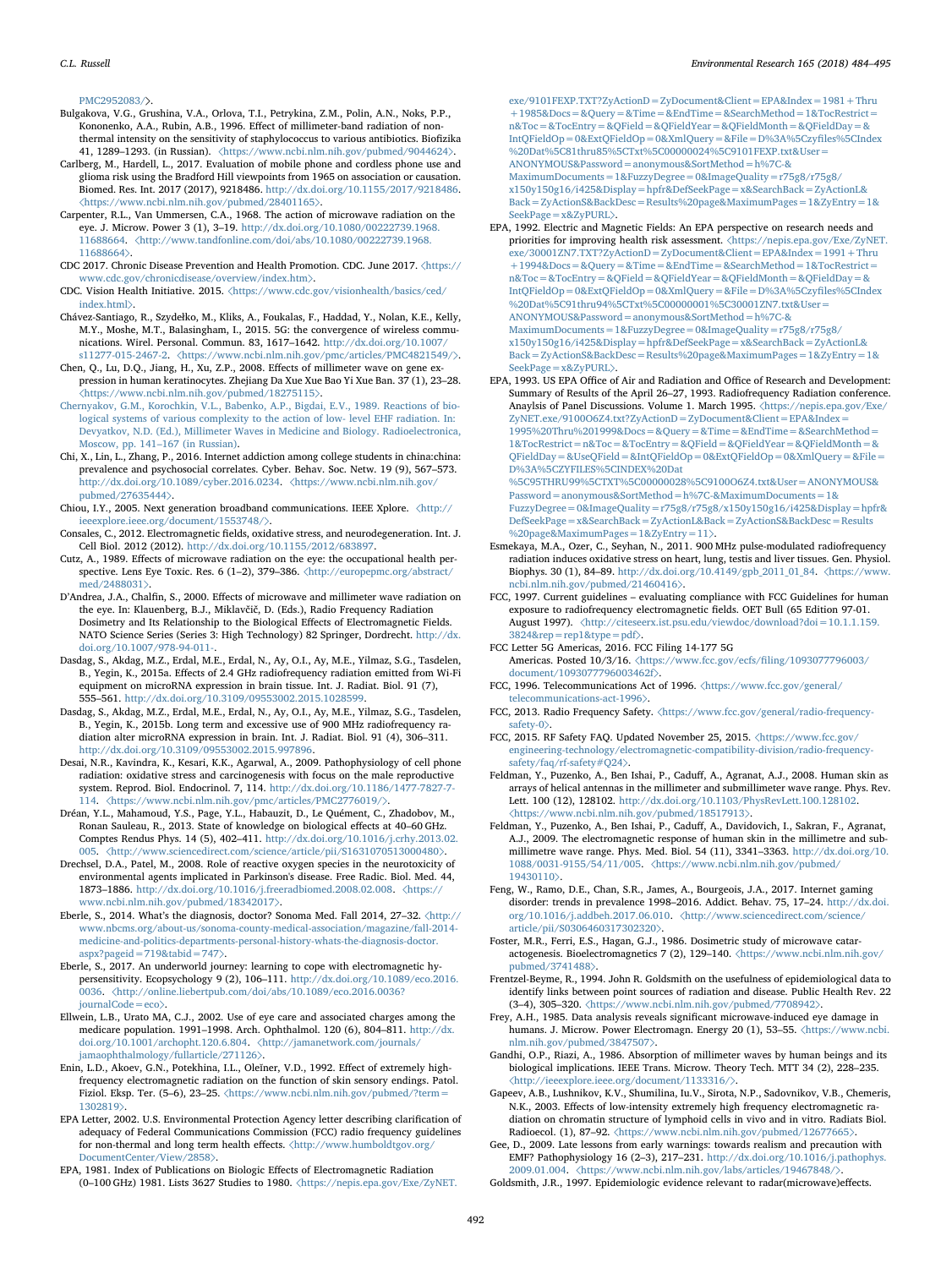Environ. Health Perspect. 105 (Suppl 6), 1579–1587. 〈[http://www.ncbi.nlm.nih.](http://www.ncbi.nlm.nih.gov/pmc/articles/PMC1469943/) [gov/pmc/articles/PMC1469943/](http://www.ncbi.nlm.nih.gov/pmc/articles/PMC1469943/)〉.

<span id="page-9-33"></span>[Goldsmith, J.R., 1997. From sanitation to cell phones: participants and principles in](http://refhub.elsevier.com/S0013-9351(18)30016-1/sbref51)[volved in environmental health protection. Public Health Rev. 25, 123](http://refhub.elsevier.com/S0013-9351(18)30016-1/sbref51)–149. Goleniewski, L., 2001. Telecommunications Technology Fundamentals.

- <span id="page-9-9"></span>Telecommunications Essentials: The Complete Global Source for Communications Fundamentals, Data Networking and the Internet, and Next-Generation Networks. Informit. 〈<http://www.informit.com/articles/article.aspx?P=24687&seqNum=4>〉.
- <span id="page-9-24"></span>Gollogly, H.E., Hodge MS, D.O., St. Sauver, J.L., Erie, J.C., 2013. Increasing incidence of cataract surgery: population-based study. J. Cataract Refract. Surg. 39 (9), 1383–1389. [http://dx.doi.org/10.1016/j.jcrs.2013.03.027.](http://dx.doi.org/10.1016/j.jcrs.2013.03.027) 〈https://www.ncbi.nlm. [nih.gov/pmc/articles/PMC4539250/](https://www.ncbi.nlm.nih.gov/pmc/articles/PMC4539250/)〉.
- <span id="page-9-14"></span>Görlach, A., Dimova, E.Y., Petry, A., Martínez-Ruiz, A., Hernansanz-Agustín, P., Rolo, A.P., et al., 2015. Reactive oxygen species, nutrition, hypoxia and diseases: problems solved? Redox Biol. 6, 372–385. [http://dx.doi.org/10.1016/j.redox.2015.08.016.](http://dx.doi.org/10.1016/j.redox.2015.08.016) 〈<https://www.ncbi.nlm.nih.gov/pmc/articles/PMC4565025/>〉.

<span id="page-9-16"></span>Greenemeier, L., 2015. Will millimeter waves maximize 5G Wireless? Sci. Am. 〈[https://](https://www.scientificamerican.com/article/will-millimeter-waves-maximize-5g-wireless/) www.scientifi[camerican.com/article/will-millimeter-waves-maximize-5g-wireless/](https://www.scientificamerican.com/article/will-millimeter-waves-maximize-5g-wireless/)〉.

- Grigoriev, Y.G., Mikhailov, V.F., Ivanov, A.A., Maltsev, V.N., Ulanova, A.M., StavrakovaI, N.M., Nikolaeva, A., Grigoriev, O.A., 2010. Autoimmune processes after long-term low-level exposure to electromagnetic fields part 4. oxidative intracellular stress response to the long-term rat exposure to nonthermal RF EMF. Biophysics 55, 1054–1058. 〈<https://link.springer.com/article/10.1134/S0006350910060308>〉.
- <span id="page-9-22"></span>Gross, M.L., 2010. Medicalized weapons & modern war. Hastings Cent. Rep. 40 (1), 34–43. 〈<https://www.ncbi.nlm.nih.gov/pubmed/?term=20166514>〉.
- <span id="page-9-31"></span>Habauzit, D., Quément, C.L., Zhadobov, M., Martin, C., Aubry, M., Sauleau, R., Dréan, Y.L., 2014. Transcriptome analysis reveals the contribution of thermal and the specific effects in cellular response to millimeter wave exposure. PLoS One. [http://dx.](http://dx.doi.org/10.1371/journal.pone.0109435) doi.org/10.1371/journal.pone.0109435. 〈[http://journals.plos.org/plosone/article?](http://dx.doi.org/10.1371/journal.pone.0109435) [id=10.1371/journal.pone.0109435](http://journals.plos.org/plosone/article?id=10.1371/journal.pone.0109435)〉.
- <span id="page-9-2"></span>Hardell, L., Carlberg, M., Söderqvist, F., Mild, K.H., 2013a. Pooled analysis of case-control studies on acoustic neuroma diagnosed 1997–2003 and 2007–2009 and use of mobile and cordless phones. Int. J. Oncol. 43 (4), 1036–1044. [http://dx.doi.org/10.3892/](http://dx.doi.org/10.3892/ijo.2013.2025) ijo.2013.2025.  $\langle$ [https://www.ncbi.nlm.nih.gov/pubmed/?term=23877578](http://dx.doi.org/10.3892/ijo.2013.2025)>.
- Hardell, L., Carlberg, M., Söderqvist, F., Mild, K.H., 2013b. Case-control study of the association between malignant brain tumours diagnosed between 2007 and 2009 and mobile and cordless phone use. Int. J. Oncol. 43 (6), 1833–1845. [http://dx.doi.org/](http://dx.doi.org/10.3892/ijo.2013.2111) 10.3892/ijo.2013.2111. 〈[https://www.ncbi.nlm.nih.gov/pubmed/24064953](http://dx.doi.org/10.3892/ijo.2013.2111)〉.
- <span id="page-9-7"></span>Hardell, Lennart, 2017. World health organization, radiofrequency radiation and health – a hard nut to crack (review). Int. J. Oncol (Published online 21 June 21 2017). 〈<https://www.spandidos-publications.com/10.3892/ijo.2017.4046>〉.
- Hassanshahi, A., Shafeie, S.A., Fatemi, I., Hassanshahi, E., Allahtavakoli, M., Shabani, M., Roohbakhsh, A., Shamsizadeh, A., 2017. The effect of Wi-Fi electromagnetic waves in unimodal and multimodal object recognition tasks in male rats. Neurol. Sci. 38 (6), 1069–1076. [http://dx.doi.org/10.1007/s10072-017-2920-y.](http://dx.doi.org/10.1007/s10072-017-2920-y) 〈https://www.ncbi. [nlm.nih.gov/pubmed/28332042](https://www.ncbi.nlm.nih.gov/pubmed/28332042)〉.
- <span id="page-9-21"></span>Hayut, I., Ben Ishai, P., Agranat, A.J., Feldman, Y., 2014. Circular polarization induced by the three-dimensional chiral structure of human sweat ducts. Phys. Rev. E Stat. Nonlin. Soft Matter Phys. 89 (4), 042715. [http://dx.doi.org/10.1103/PhysRevE.89.](http://dx.doi.org/10.1103/PhysRevE.89.042715) 042715. 〈[https://www.ncbi.nlm.nih.gov/pubmed/24827286](http://dx.doi.org/10.1103/PhysRevE.89.042715)〉.
- <span id="page-9-15"></span>Hedendahl, L., Carlberg, M., Hardell, L., 2015. Electromagnetic hypersensitivity – an increasing challenge to the medical profession. Rev. Environ. Health 30 (4), 209–215. [http://dx.doi.org/10.1515/reveh-2015-0012.](http://dx.doi.org/10.1515/reveh-2015-0012) (1). 〈http://www.ncbi.nlm.nih.gov/ [pubmed/26372109](http://www.ncbi.nlm.nih.gov/pubmed/26372109)〉.
- <span id="page-9-13"></span>Hojo, S., Tokiya, M., Mizuki, M., Miyata, M., Kanatani, K.T., 2016. Development and evaluation of an electromagnetic hypersensitivity questionnaire for Japanese people. Bioelectromagnetics 37 (6), 353–372. [http://dx.doi.org/10.1002/bem.21987.](http://dx.doi.org/10.1002/bem.21987)  $\langle\text{https://www.ncbi.nlm.nih.gov/pmc/articles/PMC5094565/}\rangle$  $\langle\text{https://www.ncbi.nlm.nih.gov/pmc/articles/PMC5094565/}\rangle$  $\langle\text{https://www.ncbi.nlm.nih.gov/pmc/articles/PMC5094565/}\rangle$
- <span id="page-9-4"></span>Huss, A., Egger, M., Hug, K., Huwiler-Müntener, K., Röösli, M., 2007. Source of funding and results of studies of health effects of mobile phone use: systematic review of experimental studies. Environ. Health Perspect. 115 (1), 14. 〈[https://www.ncbi.nlm.](https://www.ncbi.nlm.nih.gov/pmc/articles/PMC1797826/) [nih.gov/pmc/articles/PMC1797826/](https://www.ncbi.nlm.nih.gov/pmc/articles/PMC1797826/)〉.
- <span id="page-9-1"></span>IARC, 2017. IARC Monographs on the Evaluation of Carcinogenic Risks to Humans. Update June 28, 2017. 〈[http://monographs.iarc.fr/ENG/Classi](http://monographs.iarc.fr/ENG/Classification/)fication/〉.
- <span id="page-9-6"></span>ICNIRP, 2009. International Commission on Non-Ionizing Radiation Protection: icnirp statement on the 'Guidelines for limiting exposure to time-varying electric, magnetic, and electromagnetic fields (up to 300 GHz)'. Health Phys. 97, 257–258. 〈[https://](https://www.ncbi.nlm.nih.gov/pubmed/19667809) [www.ncbi.nlm.nih.gov/pubmed/19667809](https://www.ncbi.nlm.nih.gov/pubmed/19667809)〉.
- <span id="page-9-0"></span>International Agency for Research on Cancer, 2011. IARC Classifies Radiofrequency Electromagnetic Fields as Possibly Carcinogenic to Humans. 〈[http://www.iarc.fr/en/](http://www.iarc.fr/en/media-centre/pr/2011/pdfs/pr208_E.pdf) [media-centre/pr/2011/pdfs/pr208\\_E.pdf](http://www.iarc.fr/en/media-centre/pr/2011/pdfs/pr208_E.pdf)〉.
- <span id="page-9-18"></span>Isaac, M., Chiu,1,2,3 Christian, A., von Hehn,1,2,3, Woolf, Clifford J., 2012. Neurogenic inflammation – the peripheral nervous system's role in host defense and immunopathology. Nat. Neurosci. 15 (8), 1063–1067. [http://dx.doi.org/10.1038/nn.](http://dx.doi.org/10.1038/nn.3144) 3144. 〈[https://www.ncbi.nlm.nih.gov/pmc/articles/PMC3520068/](http://dx.doi.org/10.1038/nn.3144)〉.
- <span id="page-9-32"></span>Isakhanian, V., Trchunian, A., 2005. [Indirect and repeated electromagnetic irradiation of extremely high frequency of bacteria Escherichia coli]. Biofizika 50 (4), 689–692. 〈<https://www.ncbi.nlm.nih.gov/pubmed/16212062>〉.
- <span id="page-9-17"></span>Jacobfeuerborn, B., 2015. NGMN Alliance White Paper. 2015. A Deliverable by the NGMN Alliance. 〈[https://www.ngmn.org/uploads/media/NGMN\\_5G\\_White\\_Paper\\_](https://www.ngmn.org/uploads/media/NGMN_5G_White_Paper_V1_0.pdf) [V1\\_0.pdf](https://www.ngmn.org/uploads/media/NGMN_5G_White_Paper_V1_0.pdf)〉.

<span id="page-9-11"></span>Kesari, K.K., Kumar, S., Behari, J., 2011. 900-MHz microwave radiation promotes oxidation in rat brain. Electromagn. Biol. Med. 30 (4), 219–234. 〈[https://www.ncbi.](https://www.ncbi.nlm.nih.gov/pubmed/22047460) [nlm.nih.gov/pubmed/22047460](https://www.ncbi.nlm.nih.gov/pubmed/22047460)〉.

<span id="page-9-12"></span>Kesari, K.K., Kumar, S., Behari, J., 2012a. Pathophysiology of microwave radiation: effect on rat brain. Appl. Biochem. Biotechnol. 166 (2), 379–388. 〈[https://www.ncbi.nlm.](https://www.ncbi.nlm.nih.gov/pubmed/22134878)

[nih.gov/pubmed/22134878](https://www.ncbi.nlm.nih.gov/pubmed/22134878)〉.

- Kesari, K.K., Kumar, S., Behari, J., 2012b. Pathophysiology of microwave radiation: effect on rat brain. Appl. Biochem. Biotechnol. 166 (2), 379–388. [http://dx.doi.org/10.](http://dx.doi.org/10.1007/s12010-011-9433-6) 1007/s12010-011-9433-6. 〈[https://www.ncbi.nlm.nih.gov/pubmed/22134878](http://dx.doi.org/10.1007/s12010-011-9433-6)〉.
- <span id="page-9-10"></span>Kim, J.H., Yu, D.H., Huh, Y.H., Lee, E.H., Kim, H.G., Kim, H.R., 2017. Long-term exposure to 835 MHz RF-EMF induces hyperactivity, autophagy and demyelination in the cortical neurons of mice. Sci. Rep. 20 (7), 41129. [http://dx.doi.org/10.1038/](http://dx.doi.org/10.1038/srep41129) srep41129. 〈[https://www.nature.com/articles/srep41129](http://dx.doi.org/10.1038/srep41129)〉.
- Király, O., Griffiths, M.D., King, D.L., Lee, H.K., Lee, S.Y., Bányai, F., Zsila, Á., Takacs, Z.K., Demetrovics, Z., 2017. Policy responses to problematic video game use: a systematic review of current measures and future possibilities. J. Behav. Addict. 1, 1–15. [http://dx.doi.org/10.1556/2006.6.2017.050.](http://dx.doi.org/10.1556/2006.6.2017.050) 〈https://www.ncbi.nlm.nih.gov/ [pubmed/28859487](https://www.ncbi.nlm.nih.gov/pubmed/28859487)〉.
- <span id="page-9-27"></span>Kolomytseva, M.P., Gapeev, A.B., Sadovnikov, V.B., Chemeris, N.K., 2002. Suppression of nonspecific resistance of the body under the effect of extremely high frequency electromagnetic radiation of low intensity. Biofizika 47 (1), 71–77. 〈[https://www.](https://www.ncbi.nlm.nih.gov/pubmed/11855293) [ncbi.nlm.nih.gov/pubmed/11855293](https://www.ncbi.nlm.nih.gov/pubmed/11855293)〉.
- <span id="page-9-26"></span>Kues, H.A., Monhan, J.C., 1992. Microwave-induced changes to the primate eye. Johns. Hopkins APL Tech. Dig. 13 (1) (1992, PDF Needed). 〈[http://www.jhuapl.edu/](http://www.jhuapl.edu/techdigest/views/pdfs/V13_N1_1992/V13_N1_1992_Kues.pdf) [techdigest/views/pdfs/V13\\_N1\\_1992/V13\\_N1\\_1992\\_Kues.pdf](http://www.jhuapl.edu/techdigest/views/pdfs/V13_N1_1992/V13_N1_1992_Kues.pdf)〉.
- La Vignera, S., Condorelli, R.A., Vicari, E., D'Agata, R., Calogero, A.E., 2012. Effects of the exposure to mobile phones on male reproduction: a review of the literature. J. Androl. 33 (3), 350–356. 〈<http://www.ncbi.nlm.nih.gov/pubmed/21799142>〉.
- <span id="page-9-23"></span>LeVine, S., 2009. The Active Denial System: A Revolutionary, Non-lethal Weapon for Today's Battlefield. Center for Technology and National Security Policy National Defense University. National Defense University Press. 〈[http://ndupress.ndu.edu/](http://ndupress.ndu.edu/Media/News/Article/1229000/dtp-065-the-active-denial-system-a-revolutionary-non-lethal-weapon-for-todays-b/) [Media/News/Article/1229000/dtp-065-the-active-denial-system-a-revolutionary](http://ndupress.ndu.edu/Media/News/Article/1229000/dtp-065-the-active-denial-system-a-revolutionary-non-lethal-weapon-for-todays-b/)[non-lethal-weapon-for-todays-b/](http://ndupress.ndu.edu/Media/News/Article/1229000/dtp-065-the-active-denial-system-a-revolutionary-non-lethal-weapon-for-todays-b/)〉.
- Levine, H., Jørgensen, N., Martino-Andrade, A., Mendiola, J., Weksler-Derri, D., Mindlis, I., Pinotti, R., Swan, S.H., 2017. Temporal trends in sperm count: a systematic review and meta-regression analysis. 25 July 2017. 〈[https://academic.oup.com/humupd/](https://academic.oup.com/humupd/article/doi/10.1093/humupd/dmx022/4035689/Temporal-trends-in-sperm-count-a-systematic-review) [article/doi/10.1093/humupd/dmx022/4035689/Temporal-trends-in-sperm-count](https://academic.oup.com/humupd/article/doi/10.1093/humupd/dmx022/4035689/Temporal-trends-in-sperm-count-a-systematic-review)[a-systematic-review](https://academic.oup.com/humupd/article/doi/10.1093/humupd/dmx022/4035689/Temporal-trends-in-sperm-count-a-systematic-review)〉.
- Levitt, B., Lai, H., 2010. Environmental Reviews. 18, 369–395. [http://www.](http://www.nrcresearchpress.com/doi/abs/10.1139/A10-018#citart1) [nrcresearchpress.com/doi/abs/10.1139/A10-018#citart1.](http://www.nrcresearchpress.com/doi/abs/10.1139/A10-018#citart1)
- <span id="page-9-25"></span>Lipman, R.M., Tripathi, B.J., Tripathi, R.C., 1988. Cataracts induced by microwave and ionizing radiation. Ophthalmol 33 (3), 200-210. <[https://www.ncbi.nlm.nih.gov/](https://www.ncbi.nlm.nih.gov/pubmed/3068822) [pubmed/3068822](https://www.ncbi.nlm.nih.gov/pubmed/3068822)〉.
- Liu, K., Li, Y., Zhang, G., Liu, J., Cao, J., Ao, L., Zhang, S., 2014. Association between mobile phone use and semen quality: a systemic review and meta-analysis. Andrology 2 (4), 491–501. 〈<https://www.ncbi.nlm.nih.gov/pubmed/24700791>〉.
- <span id="page-9-30"></span>Logani, M.K., Szabo, I., Makar, V., Bhanushali, A., Alekseev, S., Ziskin, M.C., 2006. Effect of millimeter wave irradiation on tumor metastasis. Bioelectromagnetics 27 (4), 258–264. [http://dx.doi.org/10.1002/bem.20208.](http://dx.doi.org/10.1002/bem.20208) 〈https://www.ncbi.nlm.nih.gov/ [pubmed/16437545](https://www.ncbi.nlm.nih.gov/pubmed/16437545)〉.
- <span id="page-9-28"></span>Lushnikov, K.V., Gapeedv, A.V., Shumilina, Iu.V., Shibaev, N.V., Sadovnikov, V.B., Chmeris, N.K., 2003. Decrease in the intensity of the cellular immune response and nonspecific inflammation upon exposure to extremely high frequency electromagnetic radiation. Biofizika 48 (5), 918–925. 〈[https://www.ncbi.nlm.nih.gov/](https://www.ncbi.nlm.nih.gov/pubmed/14582420) [pubmed/14582420](https://www.ncbi.nlm.nih.gov/pubmed/14582420)〉.
- <span id="page-9-8"></span>Madjar, H.M., 2016. Human radio frequency exposure limits: An update of reference levels in Europe, USA, Canada, China, Japan and Korea. Sept 2016. In: Proceedings of Electromagnetic Compatibility - EMC EUROPE, 2016 International Symposium. IEEE. http://ieeexplore.ieee.org/document/7739164/?Reload=true or 〈[https://www.](https://www.researchgate.net/publication/303055416_Human_Radio_Frequency_Exposure_Limits_an_update_of_reference_levels_in_Europe_USA_Canada_China_Japan_and_Korea) [researchgate.net/publication/303055416\\_Human\\_Radio\\_Frequency\\_Exposure\\_Limits\\_](https://www.researchgate.net/publication/303055416_Human_Radio_Frequency_Exposure_Limits_an_update_of_reference_levels_in_Europe_USA_Canada_China_Japan_and_Korea)  $an\_update\_of\_reference\_levels\_in\_Europe\_USA\_Canada\_China\_Japan\_and\_Korea$
- <span id="page-9-20"></span>Mahamoud, Y.S., Aite, M., Martin, C., Zhadobov, M., Sauleau, R., Le Dréan, Y., Habauzit, D., 2016. Additive effects of millimeter waves and 2-deoxyglucose co-exposure on the human keratinocyte transcriptome. PLoS. One 11 (8). [http://dx.doi.org/10.1371/](http://dx.doi.org/10.1371/journal.pone.0160810) journal.pone.0160810. 〈[https://www.ncbi.nlm.nih.gov/pubmed/27529420](http://dx.doi.org/10.1371/journal.pone.0160810)〉.
- <span id="page-9-29"></span>Makar, V.R., Logani, M.K., Bhanushali, A., Kataoka, M., Ziskin, M.C., 2005. Effect of millimeter waves on natural killer cell activation. Bioelectromagnetics 26 (1), 10–19. http://dx.doi.org/10.1002/bem.20046. 〈[https://www.ncbi.nlm.nih.gov/pubmed/](http://dx.doi.org/10.1002/bem.20046) [15605409](https://www.ncbi.nlm.nih.gov/pubmed/15605409)〉.
- Meng, Y., Deng, W., Wang, H., Guo, W., Li, T., 2015. The prefrontal dysfunction in individuals with Internet gaming disorder: a meta-analysis of functional magnetic resonance imaging studies. Addict. Biol. 20 (4), 799-808. [http://dx.doi.org/10.1111/](http://dx.doi.org/10.1111/adb.12154) adb.12154. 〈[https://www.ncbi.nlm.nih.gov/pubmed/24889021](http://dx.doi.org/10.1111/adb.12154)〉.

<span id="page-9-19"></span>Menzel, W., Moebius, A., 2012. Antenna concepts for millimeter-wave automotive radar sensors. Proc. IEEE 100 (7).  $\Delta t$ ttp://ieeexplore.ieee.org/document/6165323/ $\Delta t$ 

<span id="page-9-34"></span>[Michaels, David, 2008. Doubt is Their Product. How Industries Assault on Science](http://refhub.elsevier.com/S0013-9351(18)30016-1/sbref87) [Threatens Your Health. Oxford University Press](http://refhub.elsevier.com/S0013-9351(18)30016-1/sbref87).

Millenbaugh, N.J., Kiel, J.L., Ryan, K.L., Blystone, R.V., Kalns, J.E., Brott, B.J., Cerna, C.Z., Lawrence, W.S., Soza, L.L., Mason, P.A., 2006. Comparison of blood pressure and thermal responses in rats exposed to millimeter wave energy or environmental heat. Shock 25 (6), 625–632. [http://dx.doi.org/10.1097/01.shk.0000209550.11087.](http://dx.doi.org/10.1097/01.shk.0000209550.11087.fd) fd. 〈[https://www.ncbi.nlm.nih.gov/pubmed/16721271](http://dx.doi.org/10.1097/01.shk.0000209550.11087.fd)〉.

- <span id="page-9-5"></span>Morgan, L.L., 2009. Estimating the risk of brain tumors from cellphone use: published case- control studies. Pathophysiology 16 (2–3), 137–147. 〈[http://www.ncbi.nlm.](http://www.ncbi.nlm.nih.gov/pubmed/19356911) [nih.gov/pubmed/19356911](http://www.ncbi.nlm.nih.gov/pubmed/19356911)〉.
- <span id="page-9-3"></span>Morgan, L.L., Kesari, S., Davis, D.L., 2014. Why children absorb more microwave radiation than adults: the consequences. J. Microsc. Ultrastruct. 2 (4), 197–204. [http://dx.](http://dx.doi.org/10.1016/j.jmau.2014.06.005) doi.org/10.1016/j.jmau.2014.06.005. 〈[http://www.sciencedirect.com/science/](http://dx.doi.org/10.1016/j.jmau.2014.06.005) [article/pii/S2213879X14000583](http://www.sciencedirect.com/science/article/pii/S2213879X14000583)〉.
- Morgan, L.L., Miller, A.B., Sasco, A., Davis, D.L., 2015. Mobile phone radiation causes brain tumors and should be classified as aprobable human carcinogen. Int. J. Oncol.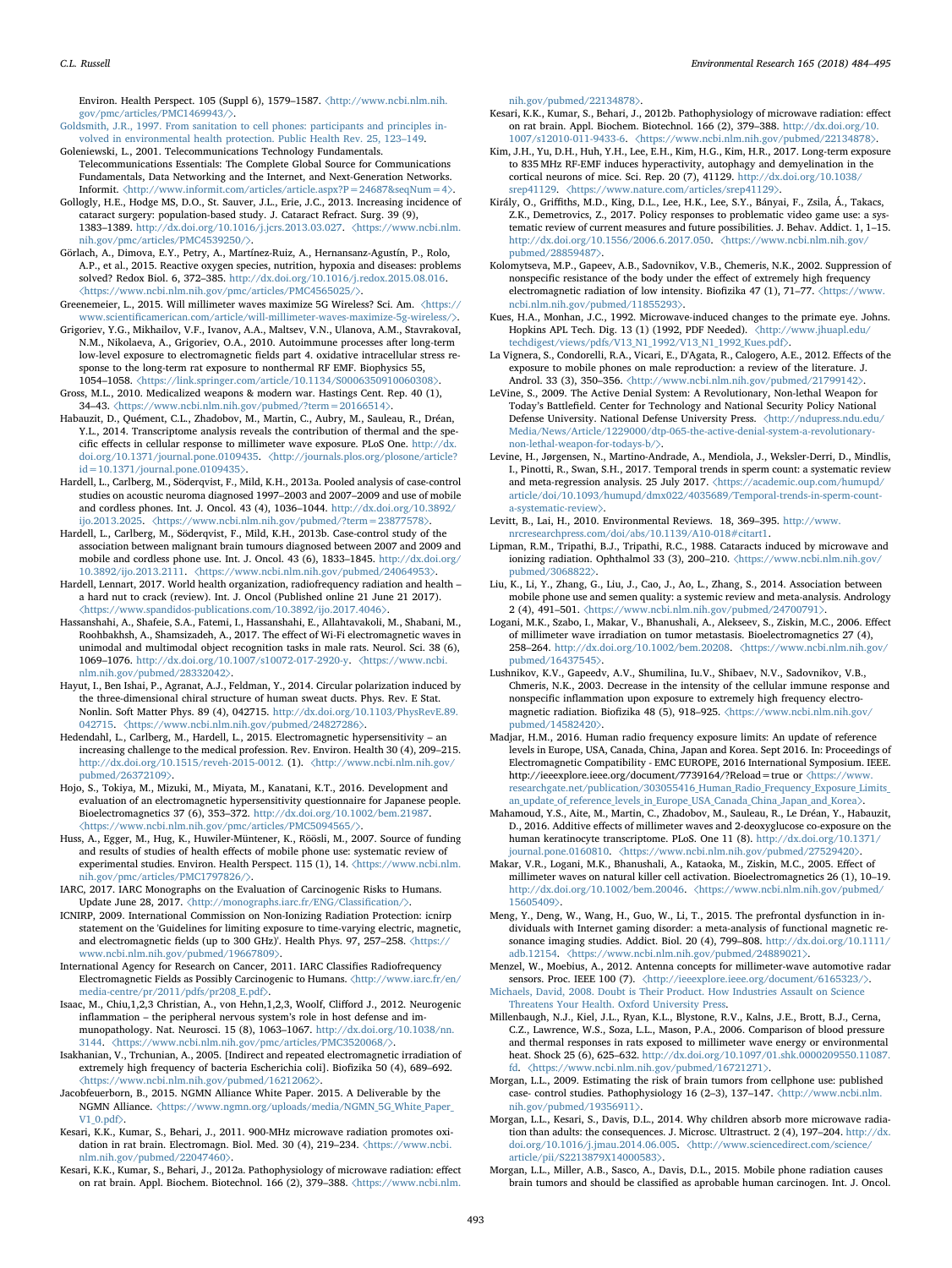46 (5), 1865–1871. [http://dx.doi.org/10.3892/ijo.2015.2908.](http://dx.doi.org/10.3892/ijo.2015.2908) 〈https://www.ncbi. [nlm.nih.gov/pubmed/25738972](https://www.ncbi.nlm.nih.gov/pubmed/25738972)〉.

- Moss, C.E., 1997. Report of electromagnetic radiation surveys of video display terminals. NIOSH. CDC. 〈<https://www.cdc.gov/niosh/nioshtic-2/00081009.html>〉.
- <span id="page-10-2"></span>Myung, S.K., Ju, W., McDonnell, D.D., Lee, Y.J., Kazinets, G., Cheng, C.T., Moskowitz, J.M., 2009. Mobile phone use and risk of tumors: a meta-analysis (2009) mobile phone use and risk of tumors: a meta-analysis. J. Clin. Oncol. 20 (33), 5565–5572. (Nov 20, 2009.)(Published online first Oct 13, 2009.). 〈[http://ascopubs.org/doi/](http://ascopubs.org/doi/full/10.1200/jco.2008.21.6366) [full/10.1200/jco.2008.21.6366](http://ascopubs.org/doi/full/10.1200/jco.2008.21.6366)〉.
- <span id="page-10-11"></span>NASA Report - Electromagnetic Field Interactions with the Human Body: Observed Effects and Theories. April 1981. Jeremy Raines, PhD. 〈[https://ntrs.nasa.gov/archive/nasa/](https://ntrs.nasa.gov/archive/nasa/casi.ntrs.nasa.gov/19810017132.pdf) [casi.ntrs.nasa.gov/19810017132.pdf](https://ntrs.nasa.gov/archive/nasa/casi.ntrs.nasa.gov/19810017132.pdf)〉.
- <span id="page-10-19"></span>National Research Council (US) Panel, 1983. Video Displays, Work, and Vision. National Research Council (US) Panel on Impact of Video Viewing on Vision of Workers; National Research Council (US) Committee on Vision. National Academy of Press. 〈<https://www.ncbi.nlm.nih.gov/books/NBK216487/>〉.
- Nelson, D.A., Nelson, M.T., Walters, T.J., Mason, P.A., 2000. Skin heating effects of millimeter- wave irradiation-thermal modeling results. IEEE Trans. Microw. Theory Tech. 48, 2111–2120. 〈<http://ieeexplore.ieee.org/document/884202/>〉.
- <span id="page-10-22"></span>Ney, M., Abdulhalim, I., 2011. Modeling of reflectometric and ellipsometric spectra from the skin in the terahertz and submillimeter waves region. J. Biomed. Opt. 16 (6), 067006. [http://dx.doi.org/10.1117/1.3592779.](http://dx.doi.org/10.1117/1.3592779) 〈https://www.ncbi.nlm.nih.gov/ [pubmed/21721827](https://www.ncbi.nlm.nih.gov/pubmed/21721827)〉.
- <span id="page-10-23"></span>NIH NEH, 2010. National Eye Institute. National Institutes of Health. Prevalence of Cataracts 2010. 〈<https://nei.nih.gov/eyedata/cataract/tables>〉.
- <span id="page-10-9"></span>Nordrum, A., 2017. Everything you need to know About 5G. IEEEE. 〈[https://spectrum.](https://spectrum.ieee.org/video/telecom/wireless/everything-you-need-to-know-about-5g) [ieee.org/video/telecom/wireless/everything-you-need-to-know-about-5g](https://spectrum.ieee.org/video/telecom/wireless/everything-you-need-to-know-about-5g)〉.
- Othman, H., Ammari, M., Sakly, M., Abdelmelek, H., 2017a. Effects of prenatal exposure to WIFI signal (2.45GHz) on postnatal development and and behavior in rat: influence of maternal restraint. Behav. Brain Res. 326, 291–302. [http://dx.doi.org/10.](http://dx.doi.org/10.1016/j.bbr.2017.03.011) 1016/j.bbr.2017.03.011. 〈[https://www.ncbi.nlm.nih.gov/pubmed/28288806](http://dx.doi.org/10.1016/j.bbr.2017.03.011)〉.
- Othman, H., Ammari, M., Rtibi, K., Bensaid, N., Sakly, M., Abdelmelek, H., 2017b. Postnatal development and behavior effects of in-utero exposure of rats to radiofrequency waves emitted from conventional WiFi devices. Environ. Toxicol. Pharmacol. 52, 239–247. [http://dx.doi.org/10.1016/j.etap.2017.04.016.](http://dx.doi.org/10.1016/j.etap.2017.04.016) 〈https:// [www.ncbi.nlm.nih.gov/pubmed/28458069](https://www.ncbi.nlm.nih.gov/pubmed/28458069)〉.
- <span id="page-10-17"></span>Pakhomov, A.G., Akyel, Y., Pakhomova, O.N., Stuck, B.E., Michael, R., Murphy, M.R., 1998. Current state and implications of research on biological effects of millimeter waves: a review of the literature. Bioelectromagnetics 19, 393-413. <[https://www.](http://www.rife.org/otherresearch/millimeterwaves.html) [ncbi.nlm.nih.gov/pubmed/9771583](http://www.rife.org/otherresearch/millimeterwaves.html)〉.
- <span id="page-10-30"></span>Potekhina, I.L., Akoyev, G.N., Yenin, L.D., Oleyner, V.D., 1992. Effects of low-intensity electromagnetic radiation in the millimeter range on the cardio-vascular system of the white rat. Fiziol. Zh. [Former. Fiziol. Zh. SSSR] 78, 35–41. (in Russian). 〈[https://](https://www.ncbi.nlm.nih.gov/pubmed/1330714) [www.ncbi.nlm.nih.gov/pubmed/1330714](https://www.ncbi.nlm.nih.gov/pubmed/1330714)〉.
- <span id="page-10-3"></span>Prasad, M., Kathuria, P., Nair, P., Kumar, A., Prasad, K., 2017. Mobile phone use and risk of brain tumours: a systematic review of association between study quality, source of funding, and research outcomes. Neurol. Sci. 38 (5), 797-810.  $\langle$ [https://www.ncbi.](https://www.ncbi.nlm.nih.gov/pubmed/28213724) [nlm.nih.gov/pubmed/28213724](https://www.ncbi.nlm.nih.gov/pubmed/28213724)〉.
- <span id="page-10-26"></span>Prost, M., Olchowik, G., Hautz, W., Gaweda, R., 1994. Experimental studies on the influence of millimeter radiation on light transmission through the lens. Klin Oczna 96 (8–9), 257–259. 〈<https://www.ncbi.nlm.nih.gov/pubmed/7897988>〉.
- <span id="page-10-20"></span>Ramundo-Orlando, A., Longo, G., Cappelli, M., Girasole, M., Tarricone, L., Beneduci, A., Massa, R., 2009. The response of giant phospholipid vesicles to millimeter waves radiation. Biochim. Biophys. Acta (BBA) - Biomembr. 1788 (7), 1497–1507. [http://](http://dx.doi.org/10.1016/j.bbamem.2009.04.006) [dx.doi.org/10.1016/j.bbamem.2009.04.006.](http://dx.doi.org/10.1016/j.bbamem.2009.04.006) 〈http://www.sciencedirect.com/ [science/article/pii/S0005273609001175](http://www.sciencedirect.com/science/article/pii/S0005273609001175)〉.
- <span id="page-10-21"></span>Ramundo-Orlando, A., Beneduci, A., 2012. Microwave induced shift of the main phase transition in phosphatidylcholine membranes.
- <span id="page-10-14"></span>Rappaport, Theodore S., Deng, Sijia, 2015. 73 GHz Wideband Millimeter-Wave Foliage and Ground Reflection Measurements and Models. In: IEEE International Conference on Communications (ICC), ICC Workshops, 8–12 June 2015. NYU WIRELESS. 〈<http://ieeexplore.ieee.org/document/7247347/versions>〉.
- Riva, C.E., Logean, E., Falsini, B., 2005. Visually evoked hemodynamical response and assessment of neurovascular coupling in the optic nerve and retina. Riva CE Prog. Retin Eye Res 24 (2), 183–215. [http://dx.doi.org/10.1016/j.preteyeres.2004.07.002.](http://dx.doi.org/10.1016/j.preteyeres.2004.07.002) 〈<https://www.ncbi.nlm.nih.gov/pubmed/15610973>〉.
- <span id="page-10-16"></span>Romanenko, S., Siegel, P.H., Wagenaar, D.A., Pikov, V., 2014. Effects of millimeter wave irradiation and equivalent thermal heating on the activity of individual neurons in the leech ganglion. J. Neurophysiol. 112 (10), 2423–2431. [http://dx.doi.org/10.](http://dx.doi.org/10.1152/jn.00357.2014) 1152/jn.00357.2014. 〈[https://www.ncbi.nlm.nih.gov/pmc/articles/](http://dx.doi.org/10.1152/jn.00357.2014) [PMC4233276/](https://www.ncbi.nlm.nih.gov/pmc/articles/PMC4233276/)〉.
- Ryzhov, A.I., Logvinov, S.V., 1991. Early ultrastructural reactions in various parts of the visual analyzer in guinea pigs after thermogenic microwave irradiation. Arkh Anat. Gistol. Embriol 100 (7–8), 30–36. 〈[https://www.ncbi.nlm.nih.gov/pubmed/](https://www.ncbi.nlm.nih.gov/pubmed/1843431) [1843431](https://www.ncbi.nlm.nih.gov/pubmed/1843431)〉.
- <span id="page-10-1"></span>Sage, C., Carpenter D.O., 2012. BioInitiative Working Group, BioInitiative Report: A Rationale for a Biologically-based Public Exposure Standard for Electromagnetic Radiation at 〈[www.bioinitiative.org](http://www.bioinitiative.org)〉 (31 December 2012).
- <span id="page-10-7"></span>Samsung Guide. Samsung Common Phone Health and Safety and Warranty Guide 〈[http://www.samsung.com/us/Legal/PHONE-HS\\_GUIDE\\_English.pdf](http://www.samsung.com/us/Legal/PHONE-HS_GUIDE_English.pdf)〉.
- <span id="page-10-6"></span>Samsung SAR INFORMATION. 〈[http://www.samsung.com/sar/sarMain?Site\\_cd=&prd\\_](http://www.samsung.com/sar/sarMain?Site_cd=&prd_mdl_name=SM-G920A&selNatCd=US&languageCode=EN) [mdl\\_name=SM-G920A&selNatCd=US&languageCode=EN](http://www.samsung.com/sar/sarMain?Site_cd=&prd_mdl_name=SM-G920A&selNatCd=US&languageCode=EN)〉.
- Sanchez-Carbonell, X., Beranuy, M., Castellana, M., Chamarro, A., Oberst, U., 2008. Internet and cell phone addiction: passing fad or disorder? Adicciones 20 (2), 149–159. 〈<https://www.ncbi.nlm.nih.gov/pubmed/18551228>〉.
- <span id="page-10-13"></span>Santini, R., Santini, P., Danze, J.M., Le Ruz, P., Seigne, M., 2002. Investigation on the

health of people living near mobile telephone relay stations: I/incidence according to distance and sex. Pathol. Biol. 50 (6), 369-373.  $\frac{\hbar t}{\hbar}$ //www.ncbi.nlm.nih.gov/ [pubmed/12168254](http://www.ncbi.nlm.nih.gov/pubmed/12168254)〉.

- <span id="page-10-28"></span>Sasaki, K., Sakai, T., Nagaoka, T., 2014. Dosimetry using a localized exposure system in the millimeter-wave band for in vivo studies on ocular effects. IEEE Trans. Microw. Theory Tech. 62 (7). [http://dx.doi.org/10.1109/TMTT.2014.2323011.](http://dx.doi.org/10.1109/TMTT.2014.2323011) 〈http:// [ieeexplore.ieee.org/document/6818422/](http://ieeexplore.ieee.org/document/6818422/)〉.
- Sharma, B., Singh, S., Siddiqi, N.J., 2014. Review article: biomedical implications of heavy metals induced imbalances in redox systems. BioMed. Res. Int. 2014 (2014). [http://dx.doi.org/10.1155/2014/640754.](http://dx.doi.org/10.1155/2014/640754) 〈https://www.hindawi.com/journals/ [bmri/2014/640754/](https://www.hindawi.com/journals/bmri/2014/640754/)〉.
- <span id="page-10-27"></span>Shawaf, S., 2015. Rapidly progressing cataract after microwave exposure. Shucri Shawaf. MOJS 2 (1), 00007. [http://dx.doi.org/10.15406/mojs.2015.02.00007.](http://dx.doi.org/10.15406/mojs.2015.02.00007) 〈http:// [medcraveonline.com/MOJS/MOJS-02-00007.php](http://medcraveonline.com/MOJS/MOJS-02-00007.php)〉.
- <span id="page-10-31"></span>Shcheglov, V.S., Alipov, E.D., Belyaev, I.Y., 2002. Cell-to-cell communication in response of E. coli cells at different phases of growth to low-intensity microwaves. Shcheg. Biochim. Biophys. Acta 1572 (1), 101-106. <[https://www.ncbi.nlm.nih.gov/](https://www.ncbi.nlm.nih.gov/pubmed/12204338) [pubmed/12204338](https://www.ncbi.nlm.nih.gov/pubmed/12204338)〉.
- Singh, S., Kapoor, N., 2014. Health implications of electromagnetic fields, mechanisms of action, and research needs. Adv. Biol. 2014 (2014), 24. [http://dx.doi.org/10.1155/](http://dx.doi.org/10.1155/2014/198609) 2014/198609. 〈[https://www.hindawi.com/archive/2014/198609/](http://dx.doi.org/10.1155/2014/198609)〉.
- <span id="page-10-10"></span>Sivani, S., Sudarsanam, D., 2013. Impacts of radio-frequency electromagnetic field (RF-EMF) from cell phone towers and wireless devices on biosystem and ecosystem—a review. Biol. Med. 4 (4), 202–2016. 〈[https://www.researchgate.net/publication/](https://www.researchgate.net/publication/258521207_Impacts_of_radio-frequency_electromagnetic_field_RF-EMF_from_cell_phone_towers_and_wireless_devices_on_biosystem_and_ecosystem-A_review) [258521207\\_Impacts\\_of\\_radio-frequency\\_electromagnetic\\_](https://www.researchgate.net/publication/258521207_Impacts_of_radio-frequency_electromagnetic_field_RF-EMF_from_cell_phone_towers_and_wireless_devices_on_biosystem_and_ecosystem-A_review)field\_RF-EMF\_from\_cell\_ [phone\\_towers\\_and\\_wireless\\_devices\\_on\\_biosystem\\_and\\_ecosystem-A\\_review](https://www.researchgate.net/publication/258521207_Impacts_of_radio-frequency_electromagnetic_field_RF-EMF_from_cell_phone_towers_and_wireless_devices_on_biosystem_and_ecosystem-A_review)〉.
- <span id="page-10-33"></span>Soghomonyan, D., Trchounian, K., Trchounian, A., 2016. Millimeter waves or extremely high frequency electromagnetic fields in the environment: what are their effects on bacteria? Appl. Microbiol. Biotechnol. 100 (11), 4761–4771. [http://dx.doi.org/10.](http://dx.doi.org/10.1007/s00253-016-7538-0) 1007/s00253-016-7538-0. 〈[http://www.ncbi.nlm.nih.gov/pubmed/27087527?](http://dx.doi.org/10.1007/s00253-016-7538-0) [dopt=Abstract](http://www.ncbi.nlm.nih.gov/pubmed/27087527?dopt=Abstract)〉.
- <span id="page-10-24"></span>Spector, A., 1995. Oxidative stress-induced cataract: mechanism of action. FASEB J. 9, 1173–1182. 〈<http://www.fasebj.org/content/9/12/1173.short>〉.
- <span id="page-10-8"></span>Stanford Linear Accelerator Laboratory, 2015. Selected Radio Frequency Exposure Limits. Chapter 50: Non-ionizing Radiation (June 30). 〈[http://www-group.slac.stanford.](http://www-group.slac.stanford.edu/esh/eshmanual/references/nirReqExpLimits.pdf) [edu/esh/eshmanual/references/nirReqExpLimits.pdf](http://www-group.slac.stanford.edu/esh/eshmanual/references/nirReqExpLimits.pdf)〉.
- <span id="page-10-18"></span>Sundeep, R., Rappaport, T.S., Erkip, E., 2012. Millimeter-wave cellular Wireless networks: potentials and challenges. Proc. IEEE 102 (3).  $\langle$ [http://ieeexplore.ieee.org/](http://ieeexplore.ieee.org/document/6732923/) [document/6732923/](http://ieeexplore.ieee.org/document/6732923/)〉.
- Tamura, H., Nishida, T., Tsuji, A., Sakakibara, H., 2017. Association between excessive use of mobile phone and insomnia and depression among Japanese adolescents. Int. J. Environ. Res. Public Health 14 (7). [http://dx.doi.org/10.3390/ijerph14070701.](http://dx.doi.org/10.3390/ijerph14070701) (29). 〈[https://www.ncbi.nlm.nih.gov/pubmed/28661428](http://dx.doi.org/10.3390/ijerph14070701)〉.
- Thannickal, V.J., Fanburg, B.L., 2000. Reactive oxygen species in cell signaling. Am. J. Physiol. Lung Cell Mol. Physiol. 279 (6), L1005–L1028. 〈[https://www.ncbi.nlm.nih.](https://www.ncbi.nlm.nih.gov/pubmed/11076791) [gov/pubmed/11076791](https://www.ncbi.nlm.nih.gov/pubmed/11076791)〉.
- <span id="page-10-32"></span>Torgomyan, H., Trchounian, A., 2013. Bactericidal effects of low-intensity extremely high frequency electromagnetic field: an overview with phenomenon, mechanisms, targets and consequences. Crit. Rev. Microbiol. 39 (1), 102–111. [http://dx.doi.org/10.3109/](http://dx.doi.org/10.3109/1040841X.2012.691461) 1040841X.2012.691461. 〈[https://www.ncbi.nlm.nih.gov/pubmed/22667685](http://dx.doi.org/10.3109/1040841X.2012.691461)〉.
- <span id="page-10-12"></span>University of Surrey. 5G Innovation Centre. (Accessed 29 Sept 2017). 〈[https://www.](https://www.surrey.ac.uk/5gic) [surrey.ac.uk/5gic](https://www.surrey.ac.uk/5gic)〉.
- <span id="page-10-34"></span>Upshur, R., 2015. What makes a problem a public health issue? The case for palliative care. Slide presentation. Pallium Can. Symp. 〈[http://pallium.ca/wp-content/](http://pallium.ca/wp-content/uploads/2015/11/What-Makes-a-Problem-a-Public-Health-Issue-The-Case-for-Palliative-Care-Dr.-Ross-Upshur.-Ross-Upshur.pdf) [uploads/2015/11/What-Makes-a-Problem-a-Public-Health-Issue-The-Case-for-](http://pallium.ca/wp-content/uploads/2015/11/What-Makes-a-Problem-a-Public-Health-Issue-The-Case-for-Palliative-Care-Dr.-Ross-Upshur.-Ross-Upshur.pdf)[Palliative-Care-Dr.-Ross-Upshur.-Ross-Upshur.pdf](http://pallium.ca/wp-content/uploads/2015/11/What-Makes-a-Problem-a-Public-Health-Issue-The-Case-for-Palliative-Care-Dr.-Ross-Upshur.-Ross-Upshur.pdf)〉.
- Valko, M., Rhodes, C.J., Moncol, J., Izakovic, M., Mazur, M., 2006. Free radicals, metals and antioxidants in oxidative stress-induced cancer. Chem. Biol. Interact. 160 (1), 1–40. [http://dx.doi.org/10.1016/j.cbi.2005.12.009.](http://dx.doi.org/10.1016/j.cbi.2005.12.009) (10). 〈https://www.ncbi.nlm. [nih.gov/pubmed/16430879](https://www.ncbi.nlm.nih.gov/pubmed/16430879)〉.
- Van Ummersen, C.A., Cogan, F.C., 1976. Effects of microwave radiation on the lens epithelium in the rabbit eye. Arch. Ophthalmol. 94 (5), 828–834. [http://dx.doi.org/](http://dx.doi.org/10.1001/archopht.1976.03910030410012) [10.1001/archopht.1976.03910030410012.](http://dx.doi.org/10.1001/archopht.1976.03910030410012) 〈http://jamanetwork.com/journals/ [jamaophthalmology/article-abstract/631798?appId=scweb](http://jamanetwork.com/journals/jamaophthalmology/article-abstract/631798?appId=scweb)〉.
- <span id="page-10-25"></span>Vignal, R., Crouzier, D., Dabouis, V., Debouzy, J.C., 2009. Effects of mobile phones and radar radiofrequencies on the eye. Pathol. Biol. 57 (6), 503–508. [http://dx.doi.org/](http://dx.doi.org/10.1016/j.patbio.2008.09.003) 10.1016/j.patbio.2008.09.003. 〈[https://www.ncbi.nlm.nih.gov/pubmed/](http://dx.doi.org/10.1016/j.patbio.2008.09.003) [19036534](https://www.ncbi.nlm.nih.gov/pubmed/19036534)〉.
- <span id="page-10-0"></span>Weng, C.B., Qian, R.B., Fu, X.M., Lin, B., Ji, X.B., Niu, C.S., Wang, Y.H., 2012. A voxelbased morphometric analysis of brain gray matter in online game addicts. 92 (45), 3221–3223. 〈<https://www.ncbi.nlm.nih.gov/pubmed/23328472>〉.
- <span id="page-10-4"></span>[Williams, J., 2017. Cancer Linked to Cellphone Use, Italian Court Rules in Landmark](http://refhub.elsevier.com/S0013-9351(18)30016-1/sbref125) [Case. Newsweek\(April 21\).](http://refhub.elsevier.com/S0013-9351(18)30016-1/sbref125)
- <span id="page-10-5"></span>WHO, 1981. Environmental Health Criteria: Radiofrequency and Microwaves. In: Biologic Effects and Health Hazards of Microwave Radiation: Proceedings on International Symposium 1973. Warsaw, Oct 15–18, 1973. Sponsored by the WHO, US Department of Health, Education and Welfare, and The Scientific Council to the Minister of health and Social Welfare, Poland. <http://apps.who.int/iris/bitstream/10665/39107/ [9241540761\\_eng.pdf](http://apps.who.int/iris/bitstream/10665/39107/1/9241540761_eng.pdf)〉.
- <span id="page-10-29"></span>Wu, T., Rappaport, T.S., Collins, C.M., 2015b. Safe for generations to come. IEEE Microw. Mag. 16 (2), 65–84. [http://dx.doi.org/10.1109/MMM.2014.2377587.](http://dx.doi.org/10.1109/MMM.2014.2377587) 〈https:// [www.ncbi.nlm.nih.gov/pmc/articles/PMC4629874/](https://www.ncbi.nlm.nih.gov/pmc/articles/PMC4629874/)〉.
- <span id="page-10-15"></span>Wu, T., Rappaport, T.S., Collins, C.M., 2015a. The Human Body and Millimeter-Wave Wireless Communication Systems: Interactions and Implications. In: Proceedings of the 2015 IEEE International Conference on Communications (ICC), NYU WIRELESS (accepted in). 〈<https://arxiv.org/pdf/1503.05944.pdf>〉.